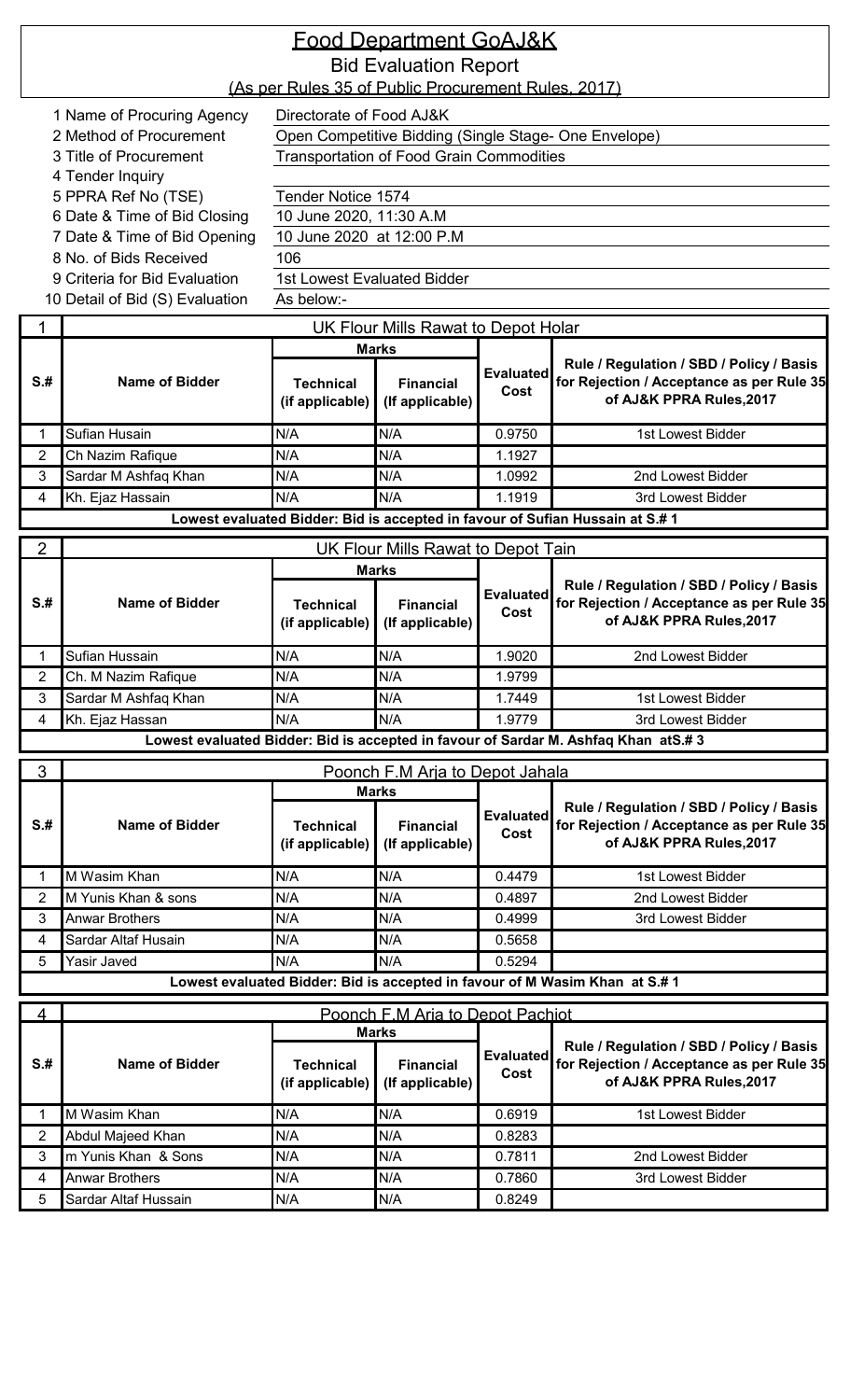|      |                       |                                             |                                     |                   | Lowest evaluated Bidder: Bid is accepted in favour of M Wasim Khan at S.# 1 |
|------|-----------------------|---------------------------------------------|-------------------------------------|-------------------|-----------------------------------------------------------------------------|
| 5    |                       |                                             | Poonch F.M Arja to Depot Phajar     |                   |                                                                             |
|      |                       |                                             | <b>Marks</b>                        |                   | Rule / Regulation / SBD / Policy / Basis                                    |
| $S+$ | Name of Bidder        | <b>Technical</b><br>(if applicable) $\vert$ | <b>Financial</b><br>(If applicable) | Evaluated<br>Cost | for Rejection / Acceptance as per Rule 35<br>of AJ&K PPRA Rules, 2017       |
|      | M Wasim Khan          | N/A                                         | N/A                                 | 0.9479            | 1st Lowest Bidder                                                           |
|      | m Yunis Khan & Sons   | N/A                                         | N/A                                 | 1.0759            | 2nd Lowest Bidder                                                           |
|      | Sardar M Ashfaq Khan  | N/A                                         | N/A                                 | 1.4950            |                                                                             |
|      | <b>Anwar Brothers</b> | N/A                                         | N/A                                 | 1.1111            | 3rd Lowest Bidder                                                           |
|      | Sardar Altaf Hussain  | N/A                                         | N/A                                 | 1.1449            |                                                                             |
|      |                       |                                             |                                     |                   | Lowest evaluated Bidder: Bid is accepted in favour of M Wasim Khan at S.# 1 |

| 6    |                       | Poonch F.M Arja to Depot Barin Pachiot |                                     |                   |                                                                                                                   |  |  |  |  |  |
|------|-----------------------|----------------------------------------|-------------------------------------|-------------------|-------------------------------------------------------------------------------------------------------------------|--|--|--|--|--|
|      |                       |                                        | <b>Marks</b>                        |                   |                                                                                                                   |  |  |  |  |  |
| $S+$ | Name of Bidder        | <b>Technical</b><br>(if applicable)    | <b>Financial</b><br>(If applicable) | Evaluated<br>Cost | Rule / Regulation / SBD / Policy / Basis<br>for Rejection / Acceptance as per Rule 35<br>of AJ&K PPRA Rules, 2017 |  |  |  |  |  |
|      | M Wasim Khan          | N/A                                    | N/A                                 | 1.9990            | 1st Lowest Bidder                                                                                                 |  |  |  |  |  |
|      | M Yunis Khan & Sons   | N/A                                    | N/A                                 | 2.1997            | 2nd Lowest Bidder                                                                                                 |  |  |  |  |  |
|      | Sardar M Ashfaq Khan  | N/A                                    | N/A                                 | 2.3999            |                                                                                                                   |  |  |  |  |  |
|      | <b>Anwar Brothers</b> | N/A                                    | N/A                                 | 2.3786            | 3rd Lowest Bidder                                                                                                 |  |  |  |  |  |
|      | Sardar Altaf Hussain  | N/A                                    | N/A                                 | 2.5526            |                                                                                                                   |  |  |  |  |  |
|      |                       |                                        |                                     |                   | Lowest evaluated Bidder: Bid is accepted in favour of M Wasim Khan at S.# 1                                       |  |  |  |  |  |

|      |                      | Poonch F.M Arja to Depot Bhata Mora         |                                     |                   |                                                                                                                   |  |  |  |  |
|------|----------------------|---------------------------------------------|-------------------------------------|-------------------|-------------------------------------------------------------------------------------------------------------------|--|--|--|--|
|      |                      |                                             | <b>Marks</b>                        |                   |                                                                                                                   |  |  |  |  |
| $S+$ | Name of Bidder       | Technical<br>(if applicable) $\blacksquare$ | <b>Financial</b><br>(If applicable) | Evaluated<br>Cost | Rule / Regulation / SBD / Policy / Basis<br>for Rejection / Acceptance as per Rule 35<br>of AJ&K PPRA Rules, 2017 |  |  |  |  |
|      | M Wasim Khan         | N/A                                         | N/A                                 | 1.7516            | 1st Lowest Bidder                                                                                                 |  |  |  |  |
|      | Sardar M Ashfaq Khan | N/A                                         | N/A                                 | 2.1499            | 2nd Lowest Bidder                                                                                                 |  |  |  |  |
|      | Sardar Altaf Hussain | N/A                                         | N/A                                 | 2.1620            | 3rd Lowest Bidder                                                                                                 |  |  |  |  |
|      |                      |                                             |                                     |                   | Lowest evaluated Bidder: Bid is accepted in favour of M Wasim Khan at S.# 1                                       |  |  |  |  |

| 8    |                       |                                 |                                           | Poonch F.M Arja to Depot Noman pura |                                                                                                                   |  |
|------|-----------------------|---------------------------------|-------------------------------------------|-------------------------------------|-------------------------------------------------------------------------------------------------------------------|--|
|      |                       |                                 | <b>Marks</b>                              |                                     |                                                                                                                   |  |
| $S+$ | <b>Name of Bidder</b> | Technical<br>$(i$ f applicable) | <b>Financial</b><br>$($ If applicable $)$ | Evaluated<br>Cost                   | Rule / Regulation / SBD / Policy / Basis<br>for Rejection / Acceptance as per Rule 35<br>of AJ&K PPRA Rules, 2017 |  |
|      | M Wasim Khan          | N/A                             | N/A                                       | 0.5960                              | 1st Lowest Bidder                                                                                                 |  |
|      | M Yunis Khan & Sons   | N/A                             | N/A                                       | 0.7392                              |                                                                                                                   |  |
|      | <b>Anwar Brothers</b> | N/A                             | N/A                                       | 0.6489                              | 2nd Lowest Bidder                                                                                                 |  |
|      | Sardar Altaf Hussain  | N/A                             | N/A                                       | 0.7299                              | 3rd Lowest Bidder                                                                                                 |  |
|      |                       |                                 |                                           |                                     | Lowest evaluated Bidder: Bid is accepted in favour of M Wasim Khan at S.# 1                                       |  |

| 9    |                       | Poonch F.M Arja to Depot Thub   |                                     |                   |                                                                                                                   |  |  |  |
|------|-----------------------|---------------------------------|-------------------------------------|-------------------|-------------------------------------------------------------------------------------------------------------------|--|--|--|
|      |                       |                                 | <b>Marks</b>                        |                   |                                                                                                                   |  |  |  |
| $S+$ | Name of Bidder        | Technical<br>$(i$ f applicable) | <b>Financial</b><br>(If applicable) | Evaluated<br>Cost | Rule / Regulation / SBD / Policy / Basis<br>for Rejection / Acceptance as per Rule 35<br>of AJ&K PPRA Rules, 2017 |  |  |  |
|      | M Wasim Khan          | N/A                             | N/A                                 | 1.1982            |                                                                                                                   |  |  |  |
|      | <b>Anwar Brothers</b> | N/A                             | N/A                                 | 1.3786            |                                                                                                                   |  |  |  |
|      | Sardar Altaf Hussain  | N/A                             | N/A                                 | 1.2021            |                                                                                                                   |  |  |  |
|      | Naseer & Co.          | N/A                             | N/A                                 | 1.1786            |                                                                                                                   |  |  |  |
|      |                       |                                 |                                     |                   | Lowest evaluated Bidder: The rate of 1st lowest bidder is above than the ceiling, so the bidds are recalled.      |  |  |  |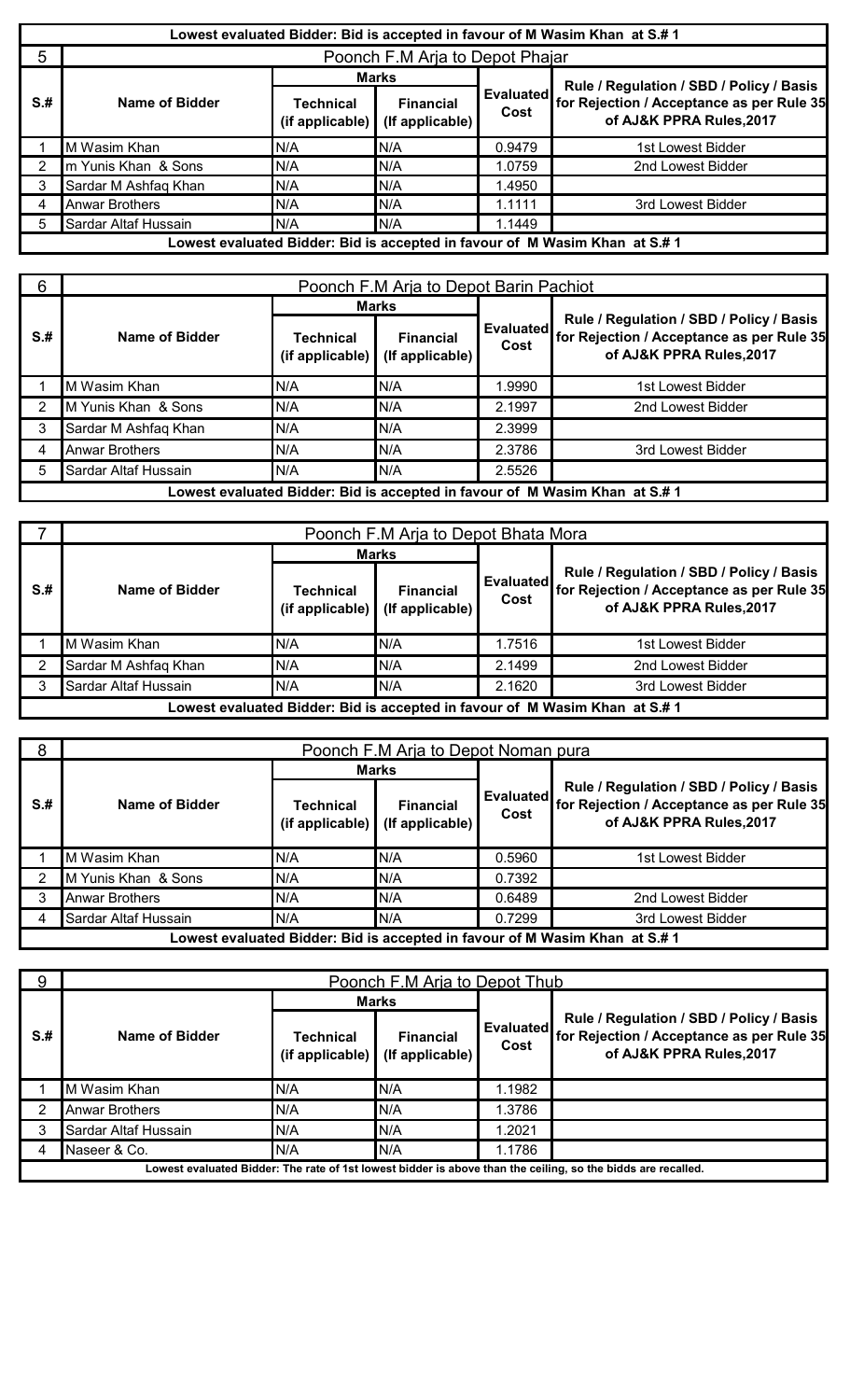| 10 <sup>1</sup> |                      | Poonch F.M Aria to Depot Malot |                                                     |                          |                                                                                                                   |  |  |  |  |  |
|-----------------|----------------------|--------------------------------|-----------------------------------------------------|--------------------------|-------------------------------------------------------------------------------------------------------------------|--|--|--|--|--|
|                 |                      | <b>Marks</b>                   |                                                     |                          |                                                                                                                   |  |  |  |  |  |
| $S+$            | Name of Bidder       | Technical                      | <b>Financial</b><br>(if applicable) (If applicable) | <b>Evaluated</b><br>Cost | Rule / Regulation / SBD / Policy / Basis<br>for Rejection / Acceptance as per Rule 35<br>of AJ&K PPRA Rules, 2017 |  |  |  |  |  |
|                 | M Wasim Khan         | N/A                            | N/A                                                 | 0.6919                   | 2nd Lowest Bidder                                                                                                 |  |  |  |  |  |
|                 | Sardar Altaf Hussain | N/A                            | N/A                                                 | 0.6999                   | 3rd Lowest Bidder                                                                                                 |  |  |  |  |  |
| 3               | Naseer & Co.         | N/A                            | N/A                                                 | 0.6787                   | 1st Lowest Bidder                                                                                                 |  |  |  |  |  |
|                 |                      |                                |                                                     |                          | Lowest evaluated Bidder: Bid is accepted in favour of Naseer & Co. at S.# 3                                       |  |  |  |  |  |

| 11   |                       | Poonch F.M Aria to Depot Rerra |                                     |                   |                                                                                                                   |  |  |  |  |
|------|-----------------------|--------------------------------|-------------------------------------|-------------------|-------------------------------------------------------------------------------------------------------------------|--|--|--|--|
|      |                       |                                | <b>Marks</b>                        |                   |                                                                                                                   |  |  |  |  |
| $S+$ | Name of Bidder        | Technical<br>(if applicable)   | <b>Financial</b><br>(If applicable) | Evaluated<br>Cost | Rule / Regulation / SBD / Policy / Basis<br>for Rejection / Acceptance as per Rule 35<br>of AJ&K PPRA Rules, 2017 |  |  |  |  |
|      | M Wasim Khan          | N/A                            | N/A                                 | 0.7952            | 2nd Lowest Bidder                                                                                                 |  |  |  |  |
| 2    | <b>Anwar Brothers</b> | N/A                            | N/A                                 | 0.9786            |                                                                                                                   |  |  |  |  |
| 3    | Sardar Altaf Hussain  | N/A                            | N/A                                 | 0.9798            |                                                                                                                   |  |  |  |  |
| 4    | Naseer & Co.          | N/A                            | N/A                                 | 0.7786            | 1st Lowest Bidder                                                                                                 |  |  |  |  |
| 5    | Yasir Javed           | N/A                            | N/A                                 | 0.9169            | 3rd Lowest Bidder                                                                                                 |  |  |  |  |
|      |                       |                                |                                     |                   | Lowest evaluated Bidder: Bid is accepted in favour of Naseer & Co. at S.# 4                                       |  |  |  |  |

| 12 <sup>2</sup> |                       | Poonch F.M Arja to Depot Dhulli |                                     |                          |                                                                                                                   |  |  |  |  |  |
|-----------------|-----------------------|---------------------------------|-------------------------------------|--------------------------|-------------------------------------------------------------------------------------------------------------------|--|--|--|--|--|
|                 |                       |                                 | <b>Marks</b>                        |                          |                                                                                                                   |  |  |  |  |  |
| $S+$            | Name of Bidder        | Technical<br>(if applicable)    | <b>Financial</b><br>(If applicable) | <b>Evaluated</b><br>Cost | Rule / Regulation / SBD / Policy / Basis<br>for Rejection / Acceptance as per Rule 35<br>of AJ&K PPRA Rules, 2017 |  |  |  |  |  |
|                 | M Wasim Khan          | N/A                             | N/A                                 | 0.7945                   | 1st Lowest Bidder                                                                                                 |  |  |  |  |  |
|                 | M Yunis & Sons        | N/A                             | N/A                                 | 1.0590                   |                                                                                                                   |  |  |  |  |  |
|                 | <b>Anwar Borthers</b> | N/A                             | N/A                                 | 0.9699                   | 3rd Lowest Bidder                                                                                                 |  |  |  |  |  |
|                 | Sardar Altaf Hussain  | N/A                             | N/A                                 | 0.9790                   |                                                                                                                   |  |  |  |  |  |
| 5               | Yasir Javed           | N/A                             | N/A                                 | 0.8669                   | 2nd Lowest Bidder                                                                                                 |  |  |  |  |  |
|                 |                       |                                 |                                     |                          | Lowest evaluated Bidder: Bid is accepted in favour of M Wasim Khan at S.# 1                                       |  |  |  |  |  |

| 13   |                   | Poonch F.M Arja to Depot Doba/ Prongibala |                                           |                   |                                                                                                                   |  |
|------|-------------------|-------------------------------------------|-------------------------------------------|-------------------|-------------------------------------------------------------------------------------------------------------------|--|
|      |                   |                                           | Marks                                     |                   |                                                                                                                   |  |
| $S+$ | Name of Bidder    | Technical<br>$(i$ f applicable $)$        | <b>Financial</b><br>$($ If applicable $)$ | Evaluated<br>Cost | Rule / Regulation / SBD / Policy / Basis<br>for Rejection / Acceptance as per Rule 35<br>of AJ&K PPRA Rules, 2017 |  |
|      | Kh. Ghulam Qadir  | N/A                                       | 'N/A                                      | 6.7070            |                                                                                                                   |  |
|      | Kh. Zulfigar Ali  | N/A                                       | N/A                                       | 6.8085            |                                                                                                                   |  |
|      | Ch M Saleem & Bro | N/A                                       | N/A                                       | 7.5050            |                                                                                                                   |  |
|      | Naseer & Co.      | N/A                                       | N/A                                       | 5.0786            |                                                                                                                   |  |
|      |                   |                                           |                                           |                   | Lowest evaluated Bidder: The rate of 1st lowest bidder is above than the ceiling, so the bidds are recalled.      |  |

| 14   |                  |                                      | Poonch F.M Arja to Depot Jhangar Subai |                   |                                                                                                                   |  |
|------|------------------|--------------------------------------|----------------------------------------|-------------------|-------------------------------------------------------------------------------------------------------------------|--|
|      |                  | <b>Marks</b>                         |                                        |                   |                                                                                                                   |  |
| $S+$ | Name of Bidder   | Technical<br>(if applicable) $\vert$ | <b>Financial</b><br>(If applicable)    | Evaluated<br>Cost | Rule / Regulation / SBD / Policy / Basis<br>for Rejection / Acceptance as per Rule 35<br>of AJ&K PPRA Rules, 2017 |  |
|      | Kh. Ghulam Qadir | N/A                                  | N/A                                    | 8.5050            | 1st Lowest Bidder                                                                                                 |  |
|      | Kh. Zulfigar Ali | N/A                                  | N/A                                    | 8.9191            | 2nd Lowest Bidder                                                                                                 |  |
|      |                  |                                      |                                        |                   | Lowest evaluated Bidder: Bid is accepted in favour of Kh. Ghulam Qadir at S.#1                                    |  |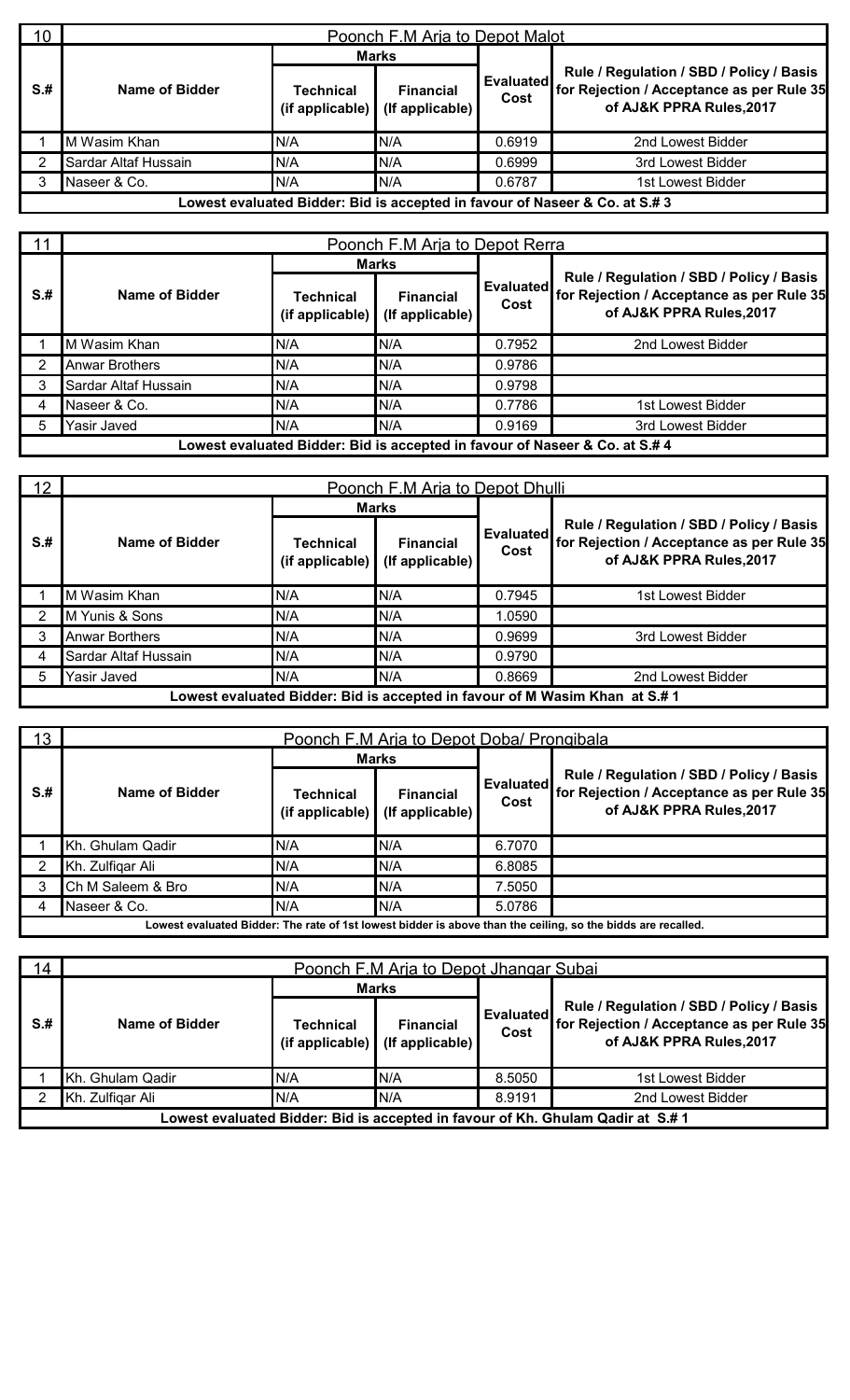| 15 <sub>1</sub> |                          | Suduzai F.M Azadpatan to Patan Shairkhan |                                           |                          |                                                                                                                   |  |  |  |  |
|-----------------|--------------------------|------------------------------------------|-------------------------------------------|--------------------------|-------------------------------------------------------------------------------------------------------------------|--|--|--|--|
|                 |                          | <b>Marks</b>                             |                                           |                          |                                                                                                                   |  |  |  |  |
| $S+$            | Name of Bidder           | Technical<br>$(i$ f applicable)          | <b>Financial</b><br>$($ If applicable $)$ | <b>Evaluated</b><br>Cost | Rule / Regulation / SBD / Policy / Basis<br>for Rejection / Acceptance as per Rule 35<br>of AJ&K PPRA Rules, 2017 |  |  |  |  |
|                 | Sarwar Khan & Co.        | N/A                                      | N/A                                       | 0.9849                   | 3rd Lowest Bidder                                                                                                 |  |  |  |  |
|                 | Adeel Khushal Khan & Co. | N/A                                      | N/A                                       | 1.2195                   |                                                                                                                   |  |  |  |  |
|                 | Muhammad Mushtaq         | N/A                                      | N/A                                       | 0.7649                   | 1st Lowest Bidder                                                                                                 |  |  |  |  |
| 4               | Sardar Altaf Hussain     | N/A                                      | N/A                                       | 0.7919                   | 2nd Lowest Bidder                                                                                                 |  |  |  |  |
|                 |                          |                                          |                                           |                          | Lowest evaluated Bidder: Bid is accepted in favour of Muhammad Mushtaq at S.#3                                    |  |  |  |  |

| 16 <sub>1</sub> | Suduzai F.M Azadpatan to Palandari |                              |                                           |                          |                                                                                                                   |  |  |  |
|-----------------|------------------------------------|------------------------------|-------------------------------------------|--------------------------|-------------------------------------------------------------------------------------------------------------------|--|--|--|
|                 |                                    | <b>Marks</b>                 |                                           |                          |                                                                                                                   |  |  |  |
| $S+$            | Name of Bidder                     | Technical<br>(if applicable) | <b>Financial</b><br>$($ If applicable $)$ | <b>Evaluated</b><br>Cost | Rule / Regulation / SBD / Policy / Basis<br>for Rejection / Acceptance as per Rule 35<br>of AJ&K PPRA Rules, 2017 |  |  |  |
|                 | Sarwar Khan & Co.                  | N/A                          | N/A                                       | 0.7968                   | 2nd Lowest Bidder                                                                                                 |  |  |  |
|                 | Abdul Nadeem                       | N/A                          | N/A                                       | 0.6997                   | 3rd Lowest Bidder                                                                                                 |  |  |  |
|                 | Sardar Altaf Hussain               | N/A                          | N/A                                       | 0.6989                   | 1st Lowest Bidder                                                                                                 |  |  |  |
|                 |                                    |                              |                                           |                          | Lowest evaluated Bidder: Bid is accepted in favour of Sardar Altaf Hussain at S.#3                                |  |  |  |

| 17   | Suduzai F.M Azadpatan to Depot Baral |                                             |                                     |                   |                                                                                                                   |  |  |  |
|------|--------------------------------------|---------------------------------------------|-------------------------------------|-------------------|-------------------------------------------------------------------------------------------------------------------|--|--|--|
|      | Name of Bidder                       | <b>Marks</b>                                |                                     |                   |                                                                                                                   |  |  |  |
| $S+$ |                                      | Technical<br>(if applicable) $\blacksquare$ | <b>Financial</b><br>(If applicable) | Evaluated<br>Cost | Rule / Regulation / SBD / Policy / Basis<br>for Rejection / Acceptance as per Rule 35<br>of AJ&K PPRA Rules, 2017 |  |  |  |
|      | Sarwar Khan & Co.                    | N/A                                         | N/A                                 | 1.0597            |                                                                                                                   |  |  |  |
|      | Adeel Khushal & Co.                  | N/A                                         | N/A                                 | 1.3247            |                                                                                                                   |  |  |  |
|      | Muhammad Mushtaq                     | N/A                                         | N/A                                 | 0.9287            | 1st Lowest Bidder                                                                                                 |  |  |  |
|      | Kh. Ejaz Hassan                      | N/A                                         | N/A                                 | 1.0417            | 3rd Lowest Bidder                                                                                                 |  |  |  |
|      | Sardar Altaf Hussain                 | N/A                                         | N/A                                 | 0.9510            | 2nd Lowest Bidder                                                                                                 |  |  |  |
|      |                                      |                                             |                                     |                   | Lowest evaluated Bidder: Bid is accepted in favour of Muhammad Mushtaq at S.# 3                                   |  |  |  |

| 18   | Suduzai F.M Azadpatan to Depot Khanabad Chechan |                              |                                     |                   |                                                                                                                   |  |  |  |
|------|-------------------------------------------------|------------------------------|-------------------------------------|-------------------|-------------------------------------------------------------------------------------------------------------------|--|--|--|
|      |                                                 | <b>Marks</b>                 |                                     |                   |                                                                                                                   |  |  |  |
| $S+$ | Name of Bidder                                  | Technical<br>(if applicable) | <b>Financial</b><br>(If applicable) | Evaluated<br>Cost | Rule / Regulation / SBD / Policy / Basis<br>for Rejection / Acceptance as per Rule 35<br>of AJ&K PPRA Rules, 2017 |  |  |  |
|      | Sarwar Khan & Co.                               | N/A                          | N/A                                 | 1.1435            | 3rd Lowest Bidder                                                                                                 |  |  |  |
|      | Adeel Khushal & Co.                             | N/A                          | N/A                                 | 1.4411            |                                                                                                                   |  |  |  |
| 3    | Muhammad Mushtag                                | N/A                          | N/A                                 | 0.9511            | 1st Lowest Bidder                                                                                                 |  |  |  |
| 4    | Sardar Altaf Hussain                            | N/A                          | N/A                                 | 0.9990            | 2nd Lowest Bidder                                                                                                 |  |  |  |
|      |                                                 |                              |                                     |                   | Lowest evaluated Bidder: Bid is accepted in favour of Muhammad Mushtaq at S.# 3                                   |  |  |  |

| 19   | Suduzai F.M Azadpatan to Depot Mang |                                 |                                     |                   |                                                                                                                   |  |  |  |
|------|-------------------------------------|---------------------------------|-------------------------------------|-------------------|-------------------------------------------------------------------------------------------------------------------|--|--|--|
|      |                                     | <b>Marks</b>                    |                                     |                   |                                                                                                                   |  |  |  |
| $S+$ | Name of Bidder                      | Technical<br>$(i$ f applicable) | <b>Financial</b><br>(If applicable) | Evaluated<br>Cost | Rule / Regulation / SBD / Policy / Basis<br>for Rejection / Acceptance as per Rule 35<br>of AJ&K PPRA Rules, 2017 |  |  |  |
|      | Sarwar Khan & Co.                   | N/A                             | IN/A                                | 0.9950            | 3rd Lowest Bidder                                                                                                 |  |  |  |
|      | Adeel Khushal & Co.                 | N/A                             | N/A                                 | 1.0786            |                                                                                                                   |  |  |  |
|      | M. Asghar Kkhan                     | N/A                             | N/A                                 | 0.8443            | 1st Lowest Bidder                                                                                                 |  |  |  |
|      | Sardar Altaf Hussain                | N/A                             | N/A                                 | 0.8891            | 2nd Lowest Bidder                                                                                                 |  |  |  |
|      |                                     |                                 |                                     |                   | Lowest evaluated Bidder: Bid is accepted in favour of M. Asghar Kkhan at S.#3                                     |  |  |  |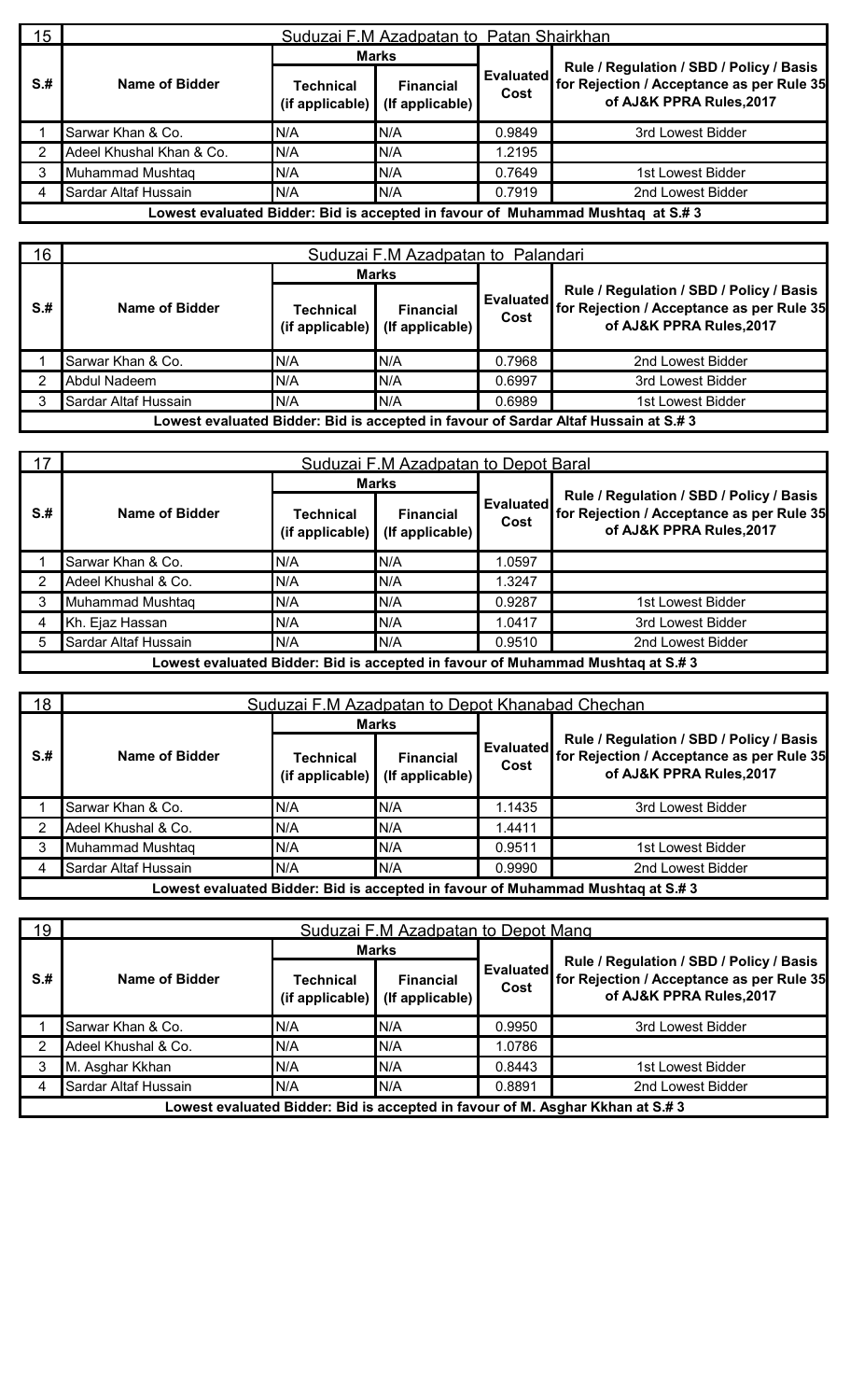| 20   | Suduzai F.M Azadpatan to Depot Nakka bazar |                              |                                     |                   |                                                                                                                   |  |  |  |  |
|------|--------------------------------------------|------------------------------|-------------------------------------|-------------------|-------------------------------------------------------------------------------------------------------------------|--|--|--|--|
|      |                                            | <b>Marks</b>                 |                                     |                   |                                                                                                                   |  |  |  |  |
| $S+$ | Name of Bidder                             | Technical<br>(if applicable) | <b>Financial</b><br>(If applicable) | Evaluated<br>Cost | Rule / Regulation / SBD / Policy / Basis<br>for Rejection / Acceptance as per Rule 35<br>of AJ&K PPRA Rules, 2017 |  |  |  |  |
|      | Sarwar Khan & Co.                          | N/A                          | N/A                                 | 1.2499            |                                                                                                                   |  |  |  |  |
|      | Adeel Khushal & Co.                        | N/A                          | N/A                                 | 1.1599            | 3rd Lowest Bidder                                                                                                 |  |  |  |  |
| 3    | M. Asghar Kkhan                            | N/A                          | N/A                                 | 1.0439            | 1st Lowest Bidder                                                                                                 |  |  |  |  |
|      | Sardar Altaf Hussain                       | N/A                          | N/A                                 | 1.0990            | 2nd Lowest Bidder                                                                                                 |  |  |  |  |
|      |                                            |                              |                                     |                   | Lowest evaluated Bidder: Bid is accepted in favour of M. Asghar Kkhan at S.#3                                     |  |  |  |  |

| 21   | Suduzai F.M Azadpatan to Depot Thorar |                              |                                     |                   |                                                                                                                   |  |  |  |  |
|------|---------------------------------------|------------------------------|-------------------------------------|-------------------|-------------------------------------------------------------------------------------------------------------------|--|--|--|--|
|      |                                       | <b>Marks</b>                 |                                     |                   |                                                                                                                   |  |  |  |  |
| $S+$ | Name of Bidder                        | Technical<br>(if applicable) | <b>Financial</b><br>(If applicable) | Evaluated<br>Cost | Rule / Regulation / SBD / Policy / Basis<br>for Rejection / Acceptance as per Rule 35<br>of AJ&K PPRA Rules, 2017 |  |  |  |  |
|      | Sarwar Khan & Co.                     | N/A                          | N/A                                 | .3994             | 3rd Lowest Bidder                                                                                                 |  |  |  |  |
|      | Adeel Khushal & Co.                   | N/A                          | N/A                                 | 1.2399            | 2nd Lowest Bidder                                                                                                 |  |  |  |  |
|      | Sardar Altaf Hussain                  | N/A                          | N/A                                 | 1.1999            | 1st Lowest Bidder                                                                                                 |  |  |  |  |
|      |                                       |                              |                                     |                   | Lowest evaluated Bidder: Bid is accepted in favour of Sardar Altaf Hussain at S.#3                                |  |  |  |  |

| 22   | Suduzai F.M Azadpatan to Depot Narr Kotli bazar |                                                          |                 |                          |                                                                                                                   |  |  |  |
|------|-------------------------------------------------|----------------------------------------------------------|-----------------|--------------------------|-------------------------------------------------------------------------------------------------------------------|--|--|--|
|      |                                                 | <b>Marks</b>                                             |                 |                          |                                                                                                                   |  |  |  |
| $S+$ | Name of Bidder                                  | <b>Financial</b><br>Technical<br>(if applicable) $\vert$ | (If applicable) | <b>Evaluated</b><br>Cost | Rule / Regulation / SBD / Policy / Basis<br>for Rejection / Acceptance as per Rule 35<br>of AJ&K PPRA Rules, 2017 |  |  |  |
|      | Sarwar Khan & Co.                               | N/A                                                      | N/A             | 1.4429                   | 3rd Lowest Bidder                                                                                                 |  |  |  |
|      | Adeel Khushal & Co.                             | N/A                                                      | N/A             | 1.3799                   | 2nd Lowest Bidder                                                                                                 |  |  |  |
|      | Sardar Altaf Hussain                            | N/A                                                      | N/A             | 1.2499                   | 1st Lowest Bidder                                                                                                 |  |  |  |
|      |                                                 |                                                          |                 |                          | Lowest evaluated Bidder: Bid is accepted in favour of Sardar Altaf Hussain at S.# 3                               |  |  |  |

|      | Suduzai F.M Azadpatan to Depot Sardi Bhalgran |                              |                                     |                          |                                                                                                                   |  |  |  |  |
|------|-----------------------------------------------|------------------------------|-------------------------------------|--------------------------|-------------------------------------------------------------------------------------------------------------------|--|--|--|--|
|      |                                               | <b>Marks</b>                 |                                     |                          |                                                                                                                   |  |  |  |  |
| $S+$ | Name of Bidder                                | Technical<br>(if applicable) | <b>Financial</b><br>(If applicable) | <b>Evaluated</b><br>Cost | Rule / Regulation / SBD / Policy / Basis<br>for Rejection / Acceptance as per Rule 35<br>of AJ&K PPRA Rules, 2017 |  |  |  |  |
|      | Sarwar Khan & Co.                             | N/A                          | N/A                                 | 2.8449                   |                                                                                                                   |  |  |  |  |
| 2    | Adeel Khushal & Co.                           | N/A                          | N/A                                 | 2.2725                   | 1st Lowest Bidder                                                                                                 |  |  |  |  |
| 3    | Muhammad Mushtag                              | N/A                          | IN/A                                | 2.4889                   | 3rd Lowest Bidder                                                                                                 |  |  |  |  |
| 4    | Sardar Altaf Hussain                          | N/A                          | N/A                                 | 2.3911                   | 2nd Lowest Bidder                                                                                                 |  |  |  |  |
|      |                                               |                              |                                     |                          | Lowest evaluated Bidder: Bid is accepted in favour of Adeel Khushal Khan & Co. at S.# 2                           |  |  |  |  |

| 24   | Suduzai F.M Azadpatan to Depot Azizabad |                                 |                                           |                          |                                                                                                                   |  |  |  |  |
|------|-----------------------------------------|---------------------------------|-------------------------------------------|--------------------------|-------------------------------------------------------------------------------------------------------------------|--|--|--|--|
|      |                                         | <b>Marks</b>                    |                                           |                          |                                                                                                                   |  |  |  |  |
| $S+$ | Name of Bidder                          | Technical<br>$(i$ f applicable) | <b>Financial</b><br>$($ If applicable $)$ | <b>Evaluated</b><br>Cost | Rule / Regulation / SBD / Policy / Basis<br>for Rejection / Acceptance as per Rule 35<br>of AJ&K PPRA Rules, 2017 |  |  |  |  |
|      | Sarwar Khan & Co.                       | N/A                             | N/A                                       | .3549                    | 3rd Lowest Bidder                                                                                                 |  |  |  |  |
|      | Adeel Khushal & Co.                     | N/A                             | N/A                                       | 1.2786                   | 2nd Lowest Bidder                                                                                                 |  |  |  |  |
|      | Sardar Altaf Hussain                    | N/A                             | N/A                                       | 1.1499                   | 1st Lowest Bidder                                                                                                 |  |  |  |  |
|      |                                         |                                 |                                           |                          | Lowest evaluated Bidder: Bid is accepted in favour of Sardar Altaf Hussain at S.# 3                               |  |  |  |  |

| 25   | Suduzai F.M Azadpatan to Depot Lunigran |           |                                                     |                   |                                                                                                                   |  |  |  |
|------|-----------------------------------------|-----------|-----------------------------------------------------|-------------------|-------------------------------------------------------------------------------------------------------------------|--|--|--|
|      |                                         |           | <b>Marks</b>                                        |                   |                                                                                                                   |  |  |  |
| $S+$ | Name of Bidder                          | Technical | <b>Financial</b><br>(if applicable) (If applicable) | Evaluated<br>Cost | Rule / Regulation / SBD / Policy / Basis<br>for Rejection / Acceptance as per Rule 35<br>of AJ&K PPRA Rules, 2017 |  |  |  |
|      | Sarwar Khan & Co.                       | N/A       | N/A                                                 | 1.2430            | 3rd Lowest Bidder                                                                                                 |  |  |  |
|      | Adeel Khushal & Co.                     | N/A       | N/A                                                 | 1.2300            | 2nd Lowest Bidder                                                                                                 |  |  |  |
|      | Sardar Altaf Hussain                    | N/A       | N/A                                                 | 1.0719            | 1st Lowest Bidder                                                                                                 |  |  |  |
|      |                                         |           |                                                     |                   | Lowest evaluated Bidder: Bid is accepted in favour of Sardar Altaf Hussain at S.#3                                |  |  |  |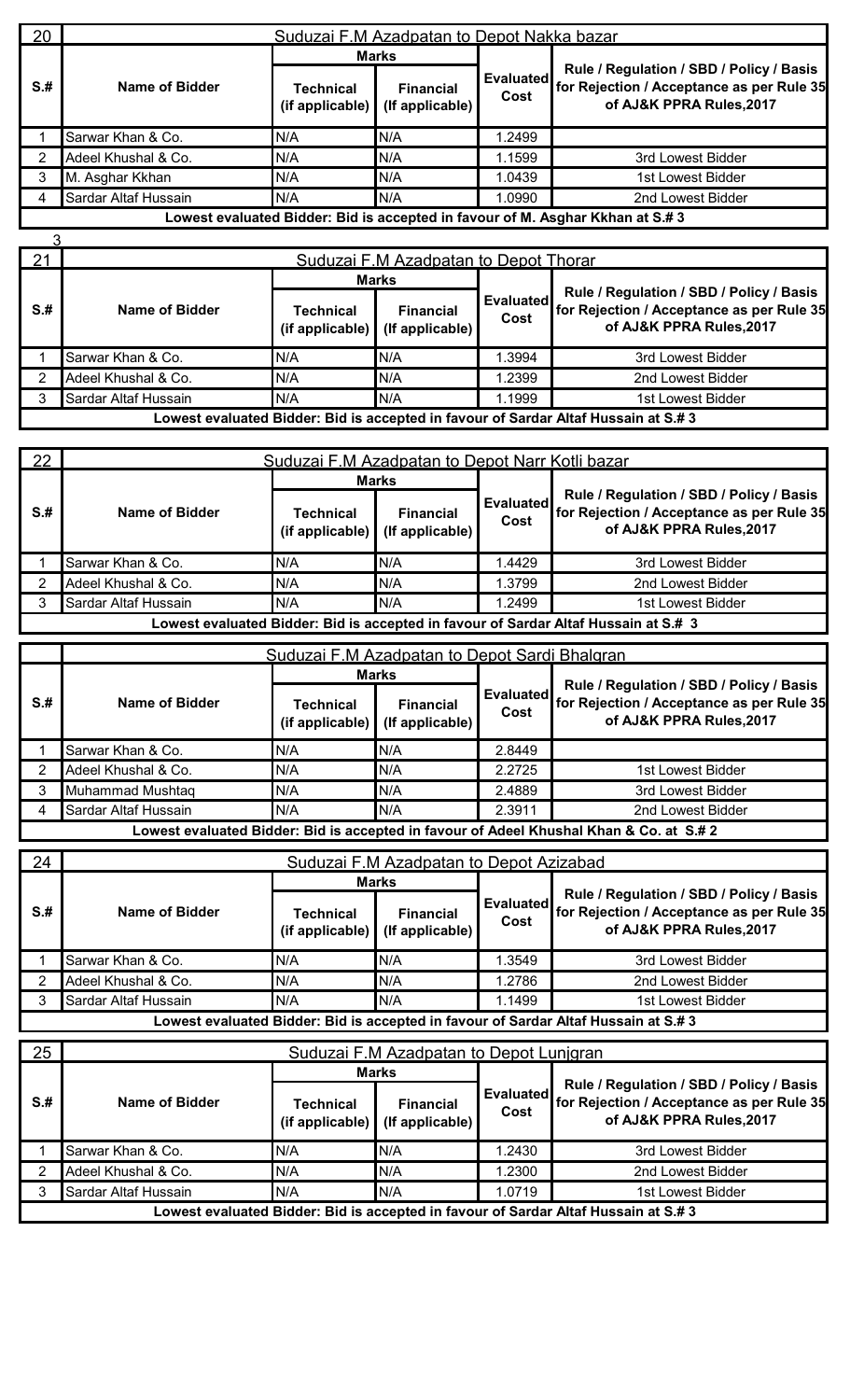| 26   | Suduzai F.M Azadpatan to Depot Dargala |                                          |                                     |                   |                                                                                                                   |  |  |  |
|------|----------------------------------------|------------------------------------------|-------------------------------------|-------------------|-------------------------------------------------------------------------------------------------------------------|--|--|--|
|      |                                        | <b>Marks</b>                             |                                     |                   |                                                                                                                   |  |  |  |
| $S+$ | Name of Bidder                         | Technical<br>(if applicable) $\parallel$ | <b>Financial</b><br>(If applicable) | Evaluated<br>Cost | Rule / Regulation / SBD / Policy / Basis<br>for Rejection / Acceptance as per Rule 35<br>of AJ&K PPRA Rules, 2017 |  |  |  |
|      | Sarwar Khan & Co.                      | N/A                                      | N/A                                 | 0.9499            | 3rd Lowest Bidder                                                                                                 |  |  |  |
|      | Adeel Khushal & Co.                    |                                          |                                     | 0.7086            | 1st Lowest Bidder                                                                                                 |  |  |  |
|      | Muhammad Mushtaq                       |                                          |                                     | 0.9819            |                                                                                                                   |  |  |  |
|      | Sardar Altaf Hussain                   |                                          |                                     | 0.8499            | 2nd Lowest Bidder                                                                                                 |  |  |  |
|      |                                        |                                          |                                     |                   | Lowest evaluated Bidder: Bid is accepted in favour of Adeel Khushal Khan & Co. at S.# 2                           |  |  |  |

| 27   | Suduzai F.M Azadpatan to Depot Rawalkot |                                 |                                     |                          |                                                                                                                   |  |  |
|------|-----------------------------------------|---------------------------------|-------------------------------------|--------------------------|-------------------------------------------------------------------------------------------------------------------|--|--|
|      |                                         | <b>Marks</b>                    |                                     |                          |                                                                                                                   |  |  |
| $S+$ | Name of Bidder                          | Technical<br>$(i$ f applicable) | <b>Financial</b><br>(If applicable) | <b>Evaluated</b><br>Cost | Rule / Regulation / SBD / Policy / Basis<br>for Rejection / Acceptance as per Rule 35<br>of AJ&K PPRA Rules, 2017 |  |  |
|      | Sarwar Khan & Co.                       | N/A                             | N/A                                 | 0.8989                   |                                                                                                                   |  |  |
|      | Adeel Khushal & Co.                     | N/A                             | N/A                                 | 0.8425                   | 3rd Lowest Bidder                                                                                                 |  |  |
|      | Ch. M. Nazim Rafique                    | N/A                             | N/A                                 | 0.8319                   | 2nd Lowest Bidder                                                                                                 |  |  |
|      | Sardar Altaf Hussain                    | N/A                             | N/A                                 | 0.7911                   | 1st Lowest Bidder                                                                                                 |  |  |
|      |                                         |                                 |                                     |                          | Lowest evaluated Bidder: Bid is accepted in favour of Sardar Altaf Hussain at S.# 4                               |  |  |

28 Suduzai F.M Azadpatan to Depot Chakdhamni **S.# Name of Bidder Marks Evaluated for Rejection / Acceptance as perRule 35 Cost Rule / Regulation / SBD / Policy / Basis of AJ&K PPRA Rules,2017 Technical (if applicable) Financial** Evaluated **(If applicable)** 1 Abdul Majeed Khan N/A N/A N/A 0.8882 2 Sarwar Khan & Co. N/A N/A N/A N/A 0.8750 2nd Lowest Bidder 3 Ch. M. Nazim Rafique N/A N/A N/A N/A 0.8782 3rd Lowest Bidder 4 Sardar Altaf Hussain N/A N/A N/A N/A 0.7779 1st Lowest Bidder **Lowest evaluated Bidder: Bid is accepted in favour of Sardar Altaf Hussain at S.# 4**

| 29   | Suduzai F.M Azadpatan to Depot Khaigala |                                      |                                           |                          |                                                                                                                   |  |  |  |
|------|-----------------------------------------|--------------------------------------|-------------------------------------------|--------------------------|-------------------------------------------------------------------------------------------------------------------|--|--|--|
|      |                                         | <b>Marks</b>                         |                                           |                          |                                                                                                                   |  |  |  |
| $S+$ | Name of Bidder                          | Technical<br>(if applicable) $\vert$ | <b>Financial</b><br>$($ lf applicable $)$ | <b>Evaluated</b><br>Cost | Rule / Regulation / SBD / Policy / Basis<br>for Rejection / Acceptance as per Rule 35<br>of AJ&K PPRA Rules, 2017 |  |  |  |
|      | Abdul Majeed Khan                       | N/A                                  | N/A                                       | 0.9349                   | 3rd Lowest Bidder                                                                                                 |  |  |  |
|      | Sarwar Khan & Co.                       | N/A                                  | N/A                                       | 0.9749                   |                                                                                                                   |  |  |  |
| 3    | Ch. M. Nazim Rafique                    | N/A                                  | N/A                                       | 0.8679                   | 2nd Lowest Bidder                                                                                                 |  |  |  |
|      | Sardar Altaf Hussain                    | N/A                                  | N/A                                       | 0.8331                   | 1st Lowest Bidder                                                                                                 |  |  |  |
|      |                                         |                                      |                                           |                          | Lowest evaluated Bidder: Bid is accepted in favour of Sardar Altaf Hussain at S.# 4                               |  |  |  |

| 30   |                      |                                        | Suduzai F.M Azadpatan to Depot Chottagala |                   |                                                                                                                   |
|------|----------------------|----------------------------------------|-------------------------------------------|-------------------|-------------------------------------------------------------------------------------------------------------------|
|      |                      | <b>Marks</b>                           |                                           |                   |                                                                                                                   |
| $S+$ | Name of Bidder       | <b>Technical</b><br>$(i$ f applicable) | <b>Financial</b><br>(If applicable)       | Evaluated<br>Cost | Rule / Regulation / SBD / Policy / Basis<br>for Rejection / Acceptance as per Rule 35<br>of AJ&K PPRA Rules, 2017 |
|      | Abdul Majeed Khan    | N/A                                    | N/A                                       | 1.2327            | 1st Lowest Bidder                                                                                                 |
|      | Sarwar Khan & Co.    | N/A                                    | N/A                                       | 1.2499            | 2nd Lowest Bidder                                                                                                 |
|      | Ch. M. Nazim Rafique | N/A                                    | N/A                                       | 1.3495            |                                                                                                                   |
|      | Kh. Ejaz Hassan      | N/A                                    | N/A                                       | 1.3319            |                                                                                                                   |
|      | Sardar Altaf Hussain | N/A                                    | N/A                                       | 1.2528            | 3rd Lowest Bidder                                                                                                 |
|      |                      |                                        |                                           |                   | Lowest evaluated Bidder: Bid is accepted in favour of Abdul Majeed Khan at S.# 1                                  |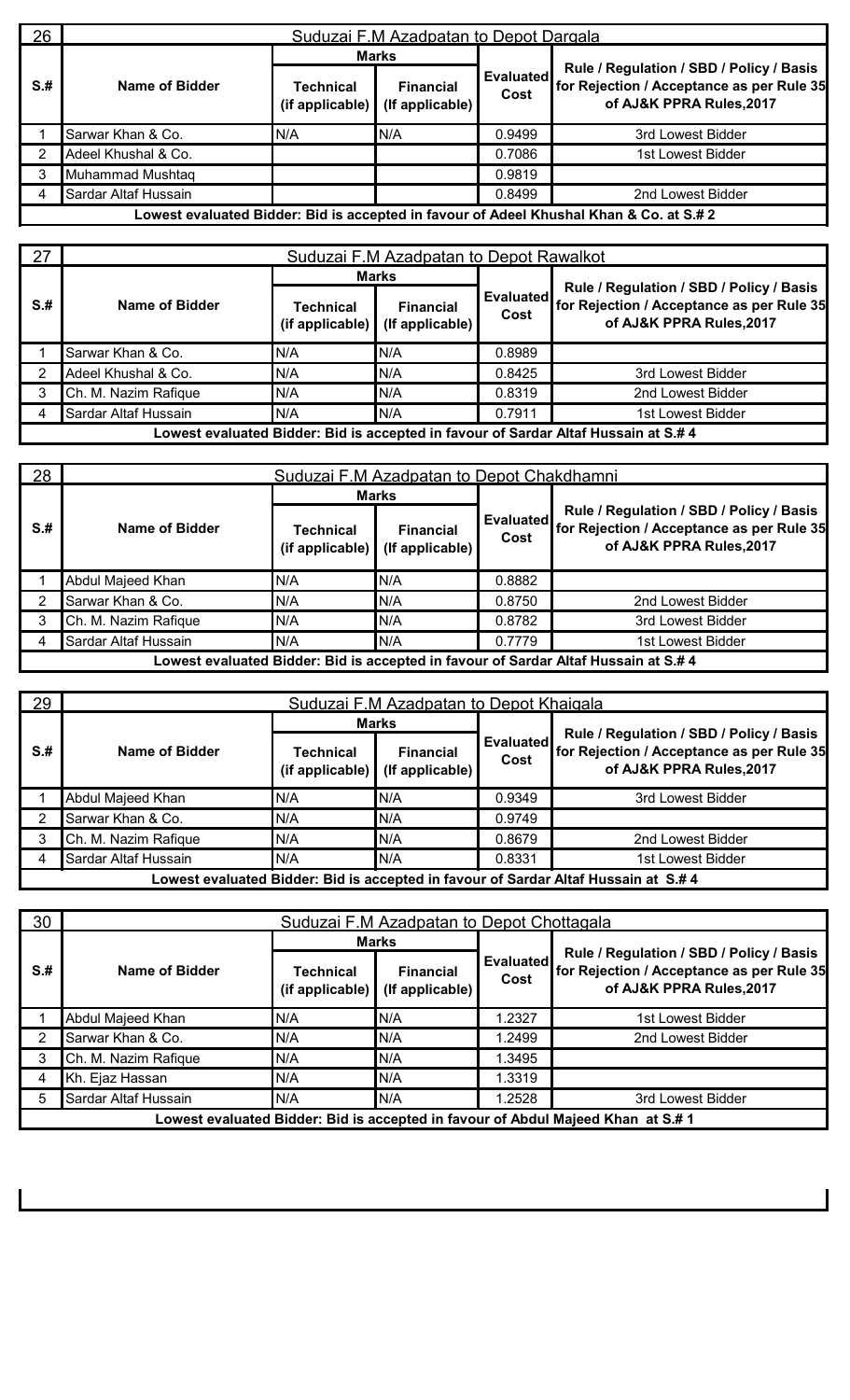| 31   | Suduzai F.M Azadpatan to Depot Hussain kot |                                             |                                           |                   |                                                                                                                   |  |  |  |  |
|------|--------------------------------------------|---------------------------------------------|-------------------------------------------|-------------------|-------------------------------------------------------------------------------------------------------------------|--|--|--|--|
|      |                                            | <b>Marks</b>                                |                                           |                   |                                                                                                                   |  |  |  |  |
| $S+$ | Name of Bidder                             | Technical<br>(if applicable) $\blacksquare$ | <b>Financial</b><br>$($ If applicable $)$ | Evaluated<br>Cost | Rule / Regulation / SBD / Policy / Basis<br>for Rejection / Acceptance as per Rule 35<br>of AJ&K PPRA Rules, 2017 |  |  |  |  |
|      | Abdul Majeed Khan                          | N/A                                         | N/A                                       | 1.2349            | 1st Lowest Bidder                                                                                                 |  |  |  |  |
|      | Sarwar Khan & Co.                          |                                             |                                           | .2490             | 2nd Lowest Bidder                                                                                                 |  |  |  |  |
|      | Sardar Altaf Hussain                       |                                             |                                           | 1.2514            | 3rd Lowest Bidder                                                                                                 |  |  |  |  |
|      |                                            |                                             |                                           |                   | Lowest evaluated Bidder: Bid is accepted in favour of Abdul Maieed Khan  at S.# 1                                 |  |  |  |  |

**Lowest evaluated Bidder: Bid isaccepted in favour of Abdul Majeed Khan at S.# 1**

| 32   | Suduzai F.M Azadpatan to Depot Alisojal                                        |                              |                                     |                   |                                                                                                                   |  |  |  |  |
|------|--------------------------------------------------------------------------------|------------------------------|-------------------------------------|-------------------|-------------------------------------------------------------------------------------------------------------------|--|--|--|--|
|      |                                                                                | <b>Marks</b>                 |                                     |                   |                                                                                                                   |  |  |  |  |
| $S+$ | Name of Bidder                                                                 | Technical<br>(if applicable) | <b>Financial</b><br>(If applicable) | Evaluated<br>Cost | Rule / Regulation / SBD / Policy / Basis<br>for Rejection / Acceptance as per Rule 35<br>of AJ&K PPRA Rules, 2017 |  |  |  |  |
|      | Sarwar Khan & Co.                                                              | N/A                          | N/A                                 | 1.6717            |                                                                                                                   |  |  |  |  |
|      | Muhammad Mushtaq                                                               | N/A                          | N/A                                 | .5695             | 3rd Lowest Bidder                                                                                                 |  |  |  |  |
| 3    | Kh. Ejaz Hassan                                                                | N/A                          | N/A                                 | 1.3477            | 1st Lowest Bidder                                                                                                 |  |  |  |  |
| 4    | Sardar Altaf Hussain                                                           | N/A                          | N/A                                 | 1.4424            | 2nd Lowest Bidder                                                                                                 |  |  |  |  |
|      | Lowest evaluated Bidder: Bid is accepted in favour of Kh. Ejaz Hassan at S.# 3 |                              |                                     |                   |                                                                                                                   |  |  |  |  |

| 33   | Suduzai F.M Azadpatan to Depot Kaokot                                               |                                             |                                           |                          |                                                                                                                   |  |  |  |  |  |
|------|-------------------------------------------------------------------------------------|---------------------------------------------|-------------------------------------------|--------------------------|-------------------------------------------------------------------------------------------------------------------|--|--|--|--|--|
|      |                                                                                     |                                             | <b>Marks</b>                              |                          |                                                                                                                   |  |  |  |  |  |
| $S+$ | Name of Bidder                                                                      | Technical<br>(if applicable) $\blacksquare$ | <b>Financial</b><br>$($ If applicable $)$ | <b>Evaluated</b><br>Cost | Rule / Regulation / SBD / Policy / Basis<br>for Rejection / Acceptance as per Rule 35<br>of AJ&K PPRA Rules, 2017 |  |  |  |  |  |
|      | Sarwar Khan & Co.                                                                   | N/A                                         | N/A                                       | .3619                    |                                                                                                                   |  |  |  |  |  |
|      | Sardar M. Ashfaq Khan                                                               | N/A                                         | N/A                                       | .2919                    | 3rd Lowest Bidder                                                                                                 |  |  |  |  |  |
|      | Kh. Ejaz Hassan                                                                     | N/A                                         | N/A                                       | 1.1947                   | 2nd Lowest Bidder                                                                                                 |  |  |  |  |  |
|      | Sardar Altaf Hussain                                                                | N/A                                         | N/A                                       | 1.1857                   | 1st Lowest Bidder                                                                                                 |  |  |  |  |  |
|      | Lowest evaluated Bidder: Bid is accepted in favour of Sardar Altaf Hussain at S.# 4 |                                             |                                           |                          |                                                                                                                   |  |  |  |  |  |

| 34   | Suduzai F.M Azadpatan to Depot Danna #4 |                              |                                     |                   |                                                                                                                   |  |  |  |  |
|------|-----------------------------------------|------------------------------|-------------------------------------|-------------------|-------------------------------------------------------------------------------------------------------------------|--|--|--|--|
|      |                                         |                              | <b>Marks</b>                        |                   |                                                                                                                   |  |  |  |  |
| $S+$ | Name of Bidder                          | Technical<br>(if applicable) | <b>Financial</b><br>(If applicable) | Evaluated<br>Cost | Rule / Regulation / SBD / Policy / Basis<br>for Rejection / Acceptance as per Rule 35<br>of AJ&K PPRA Rules, 2017 |  |  |  |  |
|      | M Wasim Khan                            | N/A                          | N/A                                 | 1.4939            | 3rd Lowest Bidder                                                                                                 |  |  |  |  |
|      | Abdul Majeed Khan                       | N/A                          | N/A                                 | 1.2949            | 1st Lowest Bidder                                                                                                 |  |  |  |  |
|      | Sarwar Khan & Co.                       | N/A                          | N/A                                 | 1.6160            |                                                                                                                   |  |  |  |  |
|      | Kh. Ejaz Hassan                         | N/A                          | N/A                                 | 1.3927            | 2nd Lowest Bidder                                                                                                 |  |  |  |  |
| 5    | Sardar Altaf Hussain                    | N/A                          | N/A                                 | 1.6230            |                                                                                                                   |  |  |  |  |
|      |                                         |                              |                                     |                   | Owest evaluated Ridber: Rid is accepted in favour of Abdul Majeed Khan at S # 2                                   |  |  |  |  |

**Lowest evaluated Bidder: Bid isaccepted in favour of Abdul Majeed Khan at S.# 2**

| 35   |                       |                                        | Suduzai F.M Azadpatan to Depot Singola |                   |                                                                                                                   |
|------|-----------------------|----------------------------------------|----------------------------------------|-------------------|-------------------------------------------------------------------------------------------------------------------|
|      |                       | <b>Marks</b>                           |                                        |                   |                                                                                                                   |
| $S+$ | Name of Bidder        | <b>Technical</b><br>$(i$ f applicable) | <b>Financial</b><br>(If applicable)    | Evaluated<br>Cost | Rule / Regulation / SBD / Policy / Basis<br>for Rejection / Acceptance as per Rule 35<br>of AJ&K PPRA Rules, 2017 |
|      | M Wasim Khan          | N/A                                    | N/A                                    | 1.4935            | 2nd Lowest Bidder                                                                                                 |
|      | Abdul Majeed Khan     | N/A                                    | N/A                                    | 1.8284            |                                                                                                                   |
|      | Sarwar Khan & Co.     | N/A                                    | N/A                                    | 1.6869            |                                                                                                                   |
|      | Sardar M. Ashfaq Khan | N/A                                    | N/A                                    | 1.6792            | 3rd Lowest Bidder                                                                                                 |
|      | Kh. Ejaz Hassan       | N/A                                    | N/A                                    | 1.4249            | 1st Lowest Bidder                                                                                                 |
| 6    |                       | N/A                                    | N/A                                    |                   |                                                                                                                   |
|      |                       |                                        |                                        |                   | Lowest evaluated Bidder: Bid is accepted in favour of Kh. Ejaz Hassan at S.# 5                                    |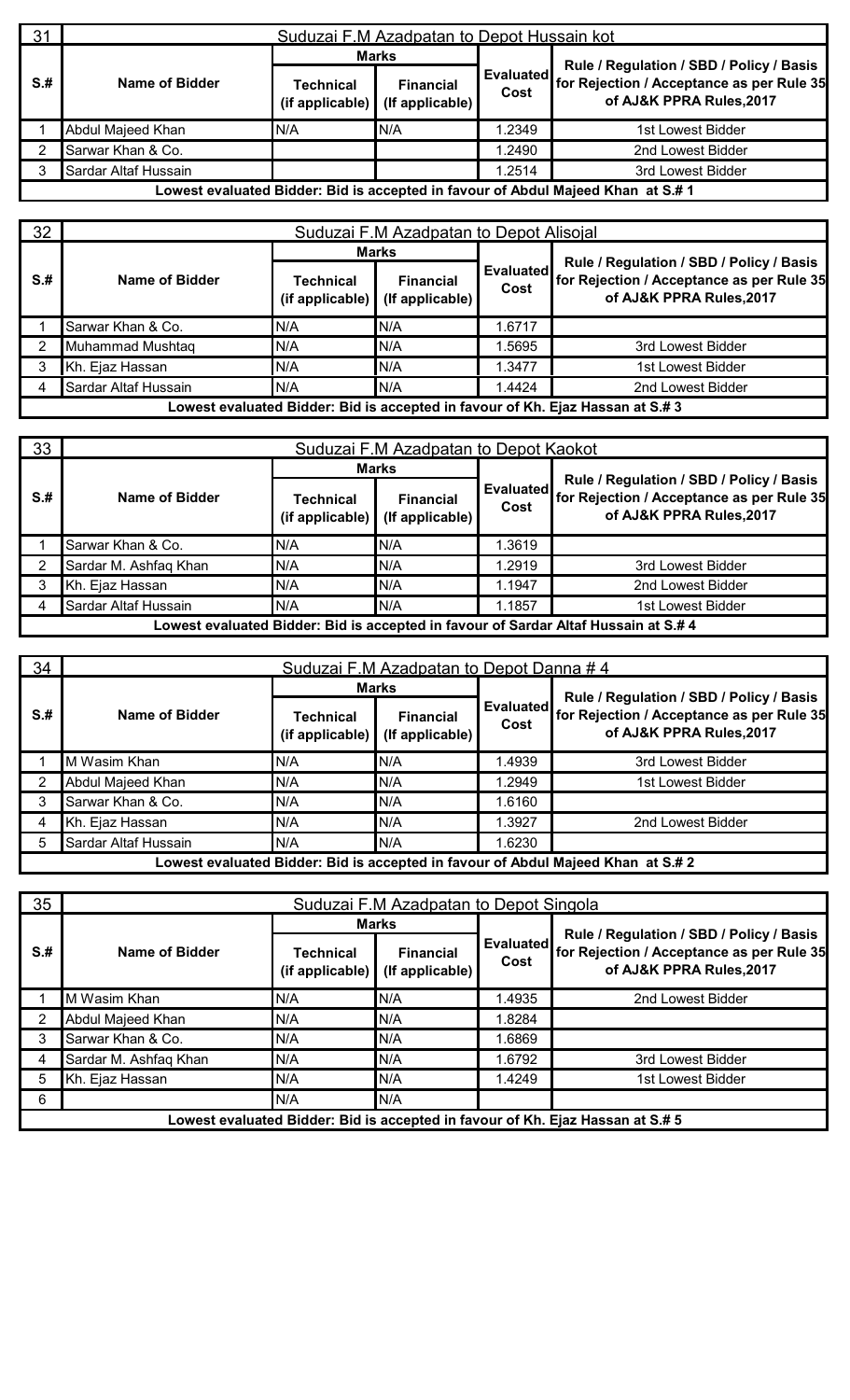| 36   | Suduzai F.M Azadpatan to Depot Shujaabad |                              |                                     |                   |                                                                                                                   |  |  |  |  |
|------|------------------------------------------|------------------------------|-------------------------------------|-------------------|-------------------------------------------------------------------------------------------------------------------|--|--|--|--|
|      |                                          |                              | <b>Marks</b>                        |                   |                                                                                                                   |  |  |  |  |
| $S+$ | Name of Bidder                           | Technical<br>(if applicable) | <b>Financial</b><br>(If applicable) | Evaluated<br>Cost | Rule / Regulation / SBD / Policy / Basis<br>for Rejection / Acceptance as per Rule 35<br>of AJ&K PPRA Rules, 2017 |  |  |  |  |
|      | M Wasim Khan                             | N/A                          | N/A                                 | 1.4915            | 1st Lowest Bidder                                                                                                 |  |  |  |  |
| 2    | Sarwar Khan & Co.                        | N/A                          | N/A                                 | 1.6723            |                                                                                                                   |  |  |  |  |
| 3    | Sardar M. Ashfaq Khan                    | N/A                          | N/A                                 | 1.4949            | 3rd Lowest Bidder                                                                                                 |  |  |  |  |
| 4    | Kh. Ejaz Hassan                          | N/A                          | N/A                                 | 2.4297            | 2nd Lowest Bidder                                                                                                 |  |  |  |  |
| 5    | Sardar Altaf Hussain                     | N/A                          | N/A                                 | 1.6520            |                                                                                                                   |  |  |  |  |
|      |                                          |                              |                                     |                   | Lowest evaluated Bidder: Bid is accepted in favour of M Wasim Khan at S.# 1                                       |  |  |  |  |

| 37   | Suduzai F.M Azadpatan to Depot Chittra topi                                 |                              |                                     |                   |                                                                                                                   |  |  |  |
|------|-----------------------------------------------------------------------------|------------------------------|-------------------------------------|-------------------|-------------------------------------------------------------------------------------------------------------------|--|--|--|
|      |                                                                             | <b>Marks</b>                 |                                     |                   |                                                                                                                   |  |  |  |
| $S+$ | Name of Bidder                                                              | Technical<br>(if applicable) | <b>Financial</b><br>(If applicable) | Evaluated<br>Cost | Rule / Regulation / SBD / Policy / Basis<br>for Rejection / Acceptance as per Rule 35<br>of AJ&K PPRA Rules, 2017 |  |  |  |
|      | M Wasim Khan                                                                | N/A                          | N/A                                 | 2.3499            | 1st Lowest Bidder                                                                                                 |  |  |  |
|      | Sarwar Khan & Co.                                                           | N/A                          | N/A                                 | 2.7549            | 3rd Lowest Bidder                                                                                                 |  |  |  |
|      | Sardar M. Ashfaq Khan                                                       | N/A                          | N/A                                 | 2.6969            | 2nd Lowest Bidder                                                                                                 |  |  |  |
|      | Sardar Altaf Hussain                                                        | N/A                          | N/A                                 | 2.9520            |                                                                                                                   |  |  |  |
|      | Lowest evaluated Bidder: Bid is accepted in favour of M Wasim Khan at S.# 1 |                              |                                     |                   |                                                                                                                   |  |  |  |

| 38   | Suduzai F.M Azadpatan to Depot Baribari                                     |                                 |                                     |                   |                                                                                                                   |  |  |  |  |  |
|------|-----------------------------------------------------------------------------|---------------------------------|-------------------------------------|-------------------|-------------------------------------------------------------------------------------------------------------------|--|--|--|--|--|
|      |                                                                             | <b>Marks</b>                    |                                     |                   |                                                                                                                   |  |  |  |  |  |
| $S+$ | Name of Bidder                                                              | Technical<br>$(i$ f applicable) | <b>Financial</b><br>(If applicable) | Evaluated<br>Cost | Rule / Regulation / SBD / Policy / Basis<br>for Rejection / Acceptance as per Rule 35<br>of AJ&K PPRA Rules, 2017 |  |  |  |  |  |
|      | M Wasim Khan                                                                | N/A                             | N/A                                 | 2.3990            | 1st Lowest Bidder                                                                                                 |  |  |  |  |  |
|      | Sarwar Khan & Co.                                                           | N/A                             | N/A                                 | 2.9575            |                                                                                                                   |  |  |  |  |  |
|      | Sardar M. Ashfaq Khan                                                       | N/A                             | N/A                                 | 2.6969            | 3rd Lowest Bidder                                                                                                 |  |  |  |  |  |
|      | Kh. Ejaz Hassan                                                             | N/A                             | N/A                                 | 2.4949            | 2nd Lowest Bidder                                                                                                 |  |  |  |  |  |
|      | Sardar Altaf Hussain                                                        | N/A                             | N/A                                 | 2.9797            |                                                                                                                   |  |  |  |  |  |
|      | Lowest evaluated Bidder: Bid is accepted in favour of M Wasim Khan at S.# 1 |                                 |                                     |                   |                                                                                                                   |  |  |  |  |  |

| 39   | Suduzai F.M Azadpatan to Depot Penthal |                              |                                     |                   |                                                                                                                   |  |  |  |
|------|----------------------------------------|------------------------------|-------------------------------------|-------------------|-------------------------------------------------------------------------------------------------------------------|--|--|--|
|      |                                        | <b>Marks</b>                 |                                     |                   |                                                                                                                   |  |  |  |
| $S+$ | Name of Bidder                         | Technical<br>(if applicable) | <b>Financial</b><br>(If applicable) | Evaluated<br>Cost | Rule / Regulation / SBD / Policy / Basis<br>for Rejection / Acceptance as per Rule 35<br>of AJ&K PPRA Rules, 2017 |  |  |  |
|      | M Wasim Khan                           | N/A                          | N/A                                 | 1.4940            | 3rd Lowest Bidder                                                                                                 |  |  |  |
| 2    | Sarwar Khan & Co.                      | N/A                          | N/A                                 | 1.5500            |                                                                                                                   |  |  |  |
| 3    | Adeel Khushal & Co.                    | N/A                          | N/A                                 | 1.1586            | 1st Lowest Bidder                                                                                                 |  |  |  |
| 4    | Kh. Ejaz Hassan                        | N/A                          | N/A                                 | .3569             | 2nd Lowest Bidder                                                                                                 |  |  |  |
| 5    | Sardar Altaf Hussain                   | N/A                          | N/A                                 | .5959             |                                                                                                                   |  |  |  |
|      |                                        |                              |                                     |                   | Lowest evaluated Bidder: Bid is accepted in favour of Adeel Khushal Khan & Co. at S.#3                            |  |  |  |

| 40   | Suduzai F.M Azadpatan to Jadeed FM Goraha (If Req)                              |                                 |                                     |                   |                                                                                                                   |  |  |  |  |
|------|---------------------------------------------------------------------------------|---------------------------------|-------------------------------------|-------------------|-------------------------------------------------------------------------------------------------------------------|--|--|--|--|
|      |                                                                                 | <b>Marks</b>                    |                                     |                   |                                                                                                                   |  |  |  |  |
| $S+$ | Name of Bidder                                                                  | Technical<br>$(i$ f applicable) | <b>Financial</b><br>(If applicable) | Evaluated<br>Cost | Rule / Regulation / SBD / Policy / Basis<br>for Rejection / Acceptance as per Rule 35<br>of AJ&K PPRA Rules, 2017 |  |  |  |  |
|      | Sarwar Khan & Co.                                                               | N/A                             | IN/A                                | 0.6969            | 1st Lowest Bidder                                                                                                 |  |  |  |  |
|      | Adeel Khushal & Co.                                                             | N/A                             | N/A                                 | 0.6986            | 2nd Lowest Bidder                                                                                                 |  |  |  |  |
|      | Sardar Altaf Hussain                                                            | N/A                             | N/A                                 | 0.8556            | 3rd Lowest Bidder                                                                                                 |  |  |  |  |
|      | Lowest evaluated Bidder: Bid is accepted in favour of Sarwar Khan & Co. at S.#1 |                                 |                                     |                   |                                                                                                                   |  |  |  |  |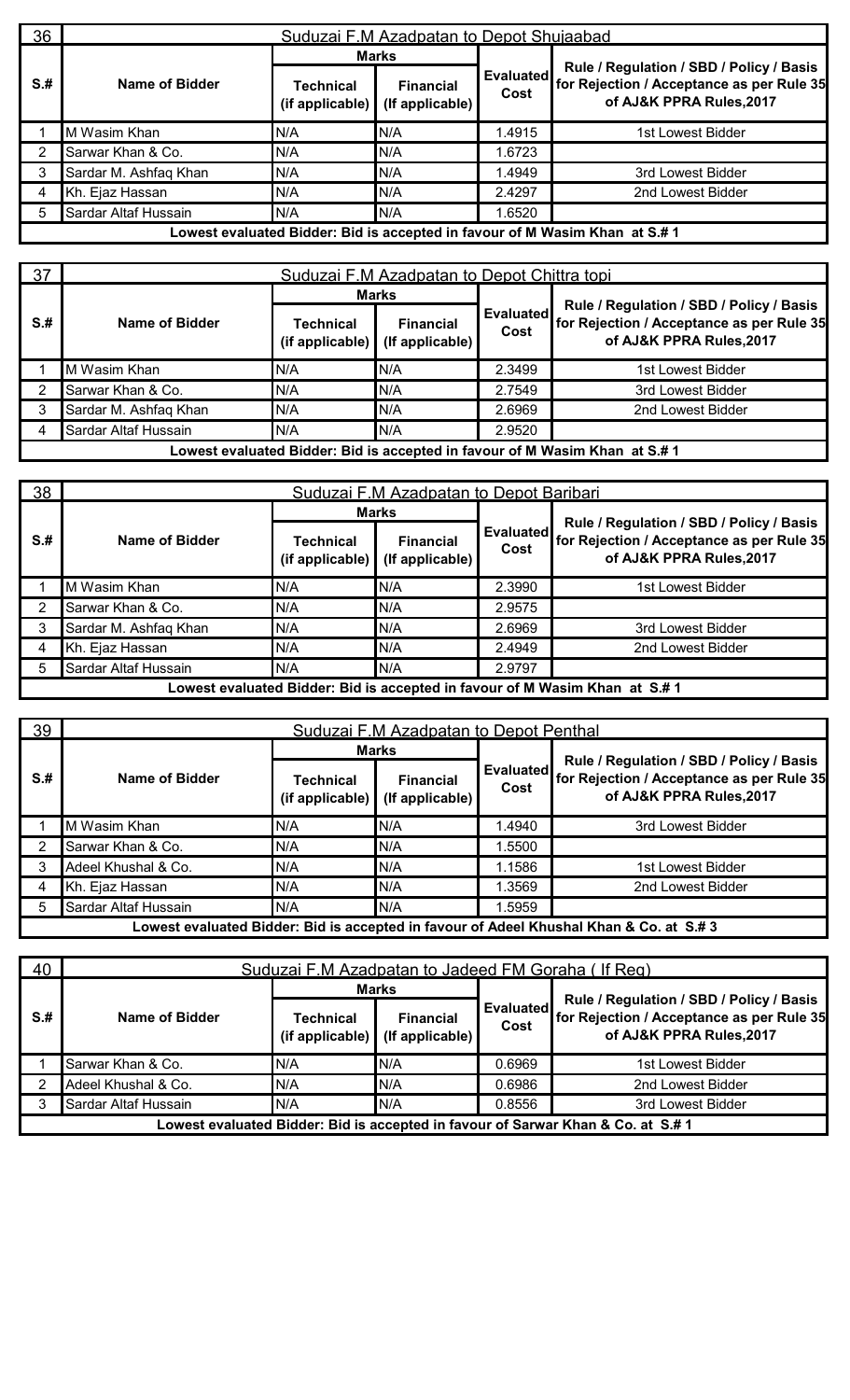| -41  | Suduzai F.M Azadpatan to Poonch FM Aria (If Reg.) |                                             |                                     |                   |                                                                                         |  |  |  |  |
|------|---------------------------------------------------|---------------------------------------------|-------------------------------------|-------------------|-----------------------------------------------------------------------------------------|--|--|--|--|
|      |                                                   | <b>Marks</b>                                |                                     |                   | Rule / Regulation / SBD / Policy / Basis                                                |  |  |  |  |
| $S+$ | Name of Bidder                                    | Technical<br>(if applicable) $\blacksquare$ | <b>Financial</b><br>(If applicable) | Evaluated<br>Cost | for Rejection / Acceptance as per Rule 35<br>of AJ&K PPRA Rules, 2017                   |  |  |  |  |
|      | Sarwar Khan & Co.                                 | N/A                                         | N/A                                 | 1.5790            | 2nd Lowest Bidder                                                                       |  |  |  |  |
|      | Adeel Khushal Khan & Co.                          | N/A                                         | N/A                                 | 1.3999            | 1st Lowest Bidder                                                                       |  |  |  |  |
|      | M. Yunis Khan & Sons                              | N/A                                         | N/A                                 | 1.5911            | 3rd Lowest Bidder                                                                       |  |  |  |  |
|      | Sardar Altaf Hussain                              | N/A                                         | N/A                                 | .8990             |                                                                                         |  |  |  |  |
|      |                                                   |                                             |                                     |                   | Lowest evaluated Bidder: Bid is accepted in favour of Adeel Khushal Khan & Co. at S.# 2 |  |  |  |  |

| 42   | Suduzai F.M Azadpatan to Depot Trarkhal (If Reg.)                                   |                                 |                                     |                   |                                                                                                                   |  |  |  |  |
|------|-------------------------------------------------------------------------------------|---------------------------------|-------------------------------------|-------------------|-------------------------------------------------------------------------------------------------------------------|--|--|--|--|
|      |                                                                                     | <b>Marks</b>                    |                                     |                   |                                                                                                                   |  |  |  |  |
| $S+$ | Name of Bidder                                                                      | Technical<br>$(i$ f applicable) | <b>Financial</b><br>(If applicable) | Evaluated<br>Cost | Rule / Regulation / SBD / Policy / Basis<br>for Rejection / Acceptance as per Rule 35<br>of AJ&K PPRA Rules, 2017 |  |  |  |  |
|      | Sarwar Khan & Co.                                                                   | N/A                             | N/A                                 | 1.1990            | 3rd Lowest Bidder                                                                                                 |  |  |  |  |
|      | M. Yunis Khan & Sons                                                                | N/A                             | IN/A                                | 1.0211            | 1st Lowest Bidder                                                                                                 |  |  |  |  |
| 3    | M. Asghar Kkhan                                                                     | N/A                             | N/A                                 | 1.0573            | 2nd Lowest Bidder                                                                                                 |  |  |  |  |
| 4    | Sardar Altaf Hussain                                                                | N/A                             | N/A                                 | 1.2495            |                                                                                                                   |  |  |  |  |
|      | Lowest evaluated Bidder: Bid is accepted in favour of M. Yunis Khan & Sons at S.# 2 |                                 |                                     |                   |                                                                                                                   |  |  |  |  |

| 43   | Suduzai F.M Azadpatan to Devi Gali (If Reg.) |                                 |                                           |                   |                                                                                                                   |  |  |  |  |
|------|----------------------------------------------|---------------------------------|-------------------------------------------|-------------------|-------------------------------------------------------------------------------------------------------------------|--|--|--|--|
|      |                                              | Marks                           |                                           |                   |                                                                                                                   |  |  |  |  |
| $S+$ | Name of Bidder                               | Technical<br>$(i$ f applicable) | <b>Financial</b><br>$($ If applicable $)$ | Evaluated<br>Cost | Rule / Regulation / SBD / Policy / Basis<br>for Rejection / Acceptance as per Rule 35<br>of AJ&K PPRA Rules, 2017 |  |  |  |  |
|      | Adeel Khushal Khan & Co.                     | N/A                             | N/A                                       | 1.1725            | 1st Lowest Bidder                                                                                                 |  |  |  |  |
|      | M. Asghar Kkhan                              | N/A                             | N/A                                       | 1.2727            | 3rd Lowest Bidder                                                                                                 |  |  |  |  |
|      | Abdul Nadeem                                 | N/A                             | N/A                                       | 1.2419            | 2nd Lowest Bidder                                                                                                 |  |  |  |  |
|      | Sardar Altaf Hussain                         | N/A                             | N/A                                       | .8272             |                                                                                                                   |  |  |  |  |
|      |                                              |                                 |                                           |                   | Lowest evaluated Bidder: Bid is accepted in favour of Adeel Khushal Khan & Co. at S.# 1                           |  |  |  |  |

| 44   | Suduzai F.M Azadpatan to Bhetik |                              |                                     |                   |                                                                                                                             |  |  |  |  |
|------|---------------------------------|------------------------------|-------------------------------------|-------------------|-----------------------------------------------------------------------------------------------------------------------------|--|--|--|--|
|      |                                 |                              | <b>Marks</b>                        | Evaluated<br>Cost | Rule / Regulation / SBD / Policy / Basis<br>for Rejection / Acceptance as per Rule 35<br>of AJ&K PPRA Rules, 2017           |  |  |  |  |
| $S+$ | Name of Bidder                  | Technical<br>(if applicable) | <b>Financial</b><br>(If applicable) |                   |                                                                                                                             |  |  |  |  |
|      | Sarwar Khan & Co.               | N/A                          | N/A                                 | .0990             |                                                                                                                             |  |  |  |  |
| 2    | Adeel Khushal Khan & Co.        | N/A                          | N/A                                 | 1.2499            |                                                                                                                             |  |  |  |  |
| 3    | M. Asghar Kkhan                 | N/A                          | N/A                                 | 0.7499            |                                                                                                                             |  |  |  |  |
| 4    | Sardar M. Hanif Khan            | N/A                          | N/A                                 | 1.3819            |                                                                                                                             |  |  |  |  |
| 5    | <b>Anwar Brothers</b>           | N/A                          | N/A                                 | 1.1786            |                                                                                                                             |  |  |  |  |
| -6   | Sardar Altaf Hussain            | N/A                          | N/A                                 | 1.3965            |                                                                                                                             |  |  |  |  |
|      |                                 |                              |                                     |                   | اموالمومع معور واوامزط ومازوه والمستانوه وطز ومطرز وبرواه والعوامل والمستول فواردته والمسوول والمسترام والمستورا والمستورين |  |  |  |  |

Lowest evaluated Bidder: The rate of 1st lowest bidder is above than the ceiling, so the bidds are recalled.

|      | Suduzai F.M Azadpatan to Baloch |                              |                                     |                   |                                                                                                                   |  |  |  |
|------|---------------------------------|------------------------------|-------------------------------------|-------------------|-------------------------------------------------------------------------------------------------------------------|--|--|--|
|      | Name of Bidder                  | <b>Marks</b>                 |                                     |                   |                                                                                                                   |  |  |  |
| $S+$ |                                 | Technical<br>(if applicable) | <b>Financial</b><br>(If applicable) | Evaluated<br>Cost | Rule / Regulation / SBD / Policy / Basis<br>for Rejection / Acceptance as per Rule 35<br>of AJ&K PPRA Rules, 2017 |  |  |  |
|      | Sarwar Khan & Co.               | N/A                          | N/A                                 | .3990             | 2nd Lowest Bidder                                                                                                 |  |  |  |
|      | M. Yunis Khan & Sons            | N/A                          | N/A                                 | .2967             | 1st Lowest Bidder                                                                                                 |  |  |  |
|      | Sardar Altaf Hussain            | N/A                          | N/A                                 | .6668             | 3rd Lowest Bidder                                                                                                 |  |  |  |
|      |                                 |                              |                                     |                   | Lowest evaluated Bidder: Bid is accepted in favour of M. Yunis Khan & Sons at S.# 2                               |  |  |  |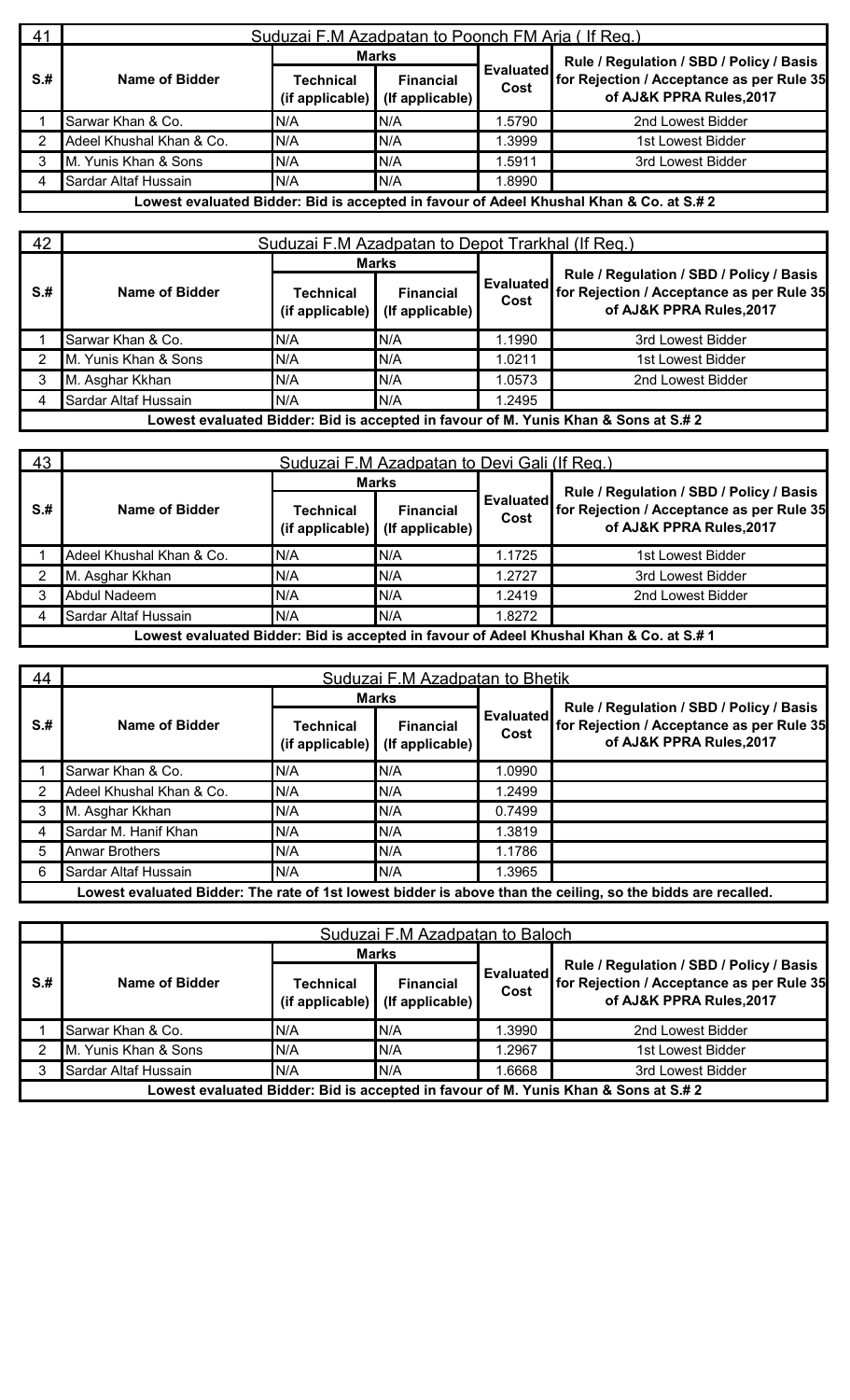| 46   | Suduzai F.M Azadpatan to Basari Gajan Hamrota |                              |                                     |                   |                                                                                                                   |  |  |  |  |
|------|-----------------------------------------------|------------------------------|-------------------------------------|-------------------|-------------------------------------------------------------------------------------------------------------------|--|--|--|--|
|      |                                               |                              | <b>Marks</b>                        | Evaluated<br>Cost | Rule / Regulation / SBD / Policy / Basis<br>for Rejection / Acceptance as per Rule 35<br>of AJ&K PPRA Rules, 2017 |  |  |  |  |
| $S+$ | Name of Bidder                                | Technical<br>(if applicable) | <b>Financial</b><br>(If applicable) |                   |                                                                                                                   |  |  |  |  |
|      | Sarwar Khan & Co.                             | N/A                          | N/A                                 | 1.6990            | 3rd Lowest Bidder                                                                                                 |  |  |  |  |
| -2   | Amir Khatab                                   | N/A                          | N/A                                 | .8155             |                                                                                                                   |  |  |  |  |
| 3    | Adeel Khushal Khan & Co.                      | N/A                          | N/A                                 | 1.7999            |                                                                                                                   |  |  |  |  |
| 4    | M. Asghar Kkhan                               | N/A                          | N/A                                 | 1.5947            | 1st Lowest Bidder                                                                                                 |  |  |  |  |
| 5    | <b>Anwar Brothers</b>                         | N/A                          | N/A                                 | 1.6299            | 2nd Lowest Bidder                                                                                                 |  |  |  |  |
| 6    | Sardar Altaf Hussain                          | N/A                          | N/A                                 | 2.0387            |                                                                                                                   |  |  |  |  |
|      |                                               |                              |                                     |                   | owest evaluated Bidder: Rid is accepted in favour of M, Aschar Kkhan at S # A                                     |  |  |  |  |

**Lowest evaluated Bidder: Bid is accepted in favour of M. Asghar Kkhan at S.# 4**

| 47   |                          | Suduzai F.M Azadpatan to Hajira             |                                     |                          |                                                                                                                   |  |  |  |  |  |
|------|--------------------------|---------------------------------------------|-------------------------------------|--------------------------|-------------------------------------------------------------------------------------------------------------------|--|--|--|--|--|
|      |                          |                                             | <b>Marks</b>                        |                          |                                                                                                                   |  |  |  |  |  |
| $S+$ | Name of Bidder           | <b>Technical</b><br>(if applicable) $\vert$ | <b>Financial</b><br>(If applicable) | <b>Evaluated</b><br>Cost | Rule / Regulation / SBD / Policy / Basis<br>for Rejection / Acceptance as per Rule 35<br>of AJ&K PPRA Rules, 2017 |  |  |  |  |  |
|      | Abdul Majeed Khan        | N/A                                         | N/A                                 | 1.2549                   | 3rd Lowest Bidder                                                                                                 |  |  |  |  |  |
|      | Sarwar Khan & Co.        | N/A                                         | N/A                                 | 1.1899                   | 2nd Lowest Bidder                                                                                                 |  |  |  |  |  |
|      | Adeel Khushal Khan & Co. | N/A                                         | N/A                                 | 1.1785                   | 1st Lowest Bidder                                                                                                 |  |  |  |  |  |
|      | Sardar M. Ashfaq Khan    | N/A                                         | N/A                                 | 1.3849                   |                                                                                                                   |  |  |  |  |  |
| 5    | Sardar Altaf Hussain     | N/A                                         | N/A                                 | 1.4948                   |                                                                                                                   |  |  |  |  |  |
|      |                          |                                             |                                     |                          | Lowest evaluated Bidder: Bid is accepted in favour of Adeel Khushal Khan & Co. at S.#3                            |  |  |  |  |  |

| 48                                                                                      | Suduzai F.M Azadpatan to Dawarandi |                                             |                                     |                   |                                                                                                                   |  |  |  |  |
|-----------------------------------------------------------------------------------------|------------------------------------|---------------------------------------------|-------------------------------------|-------------------|-------------------------------------------------------------------------------------------------------------------|--|--|--|--|
|                                                                                         |                                    | <b>Marks</b>                                |                                     |                   |                                                                                                                   |  |  |  |  |
| $S+$                                                                                    | Name of Bidder                     | <b>Technical</b><br>(if applicable) $\vert$ | <b>Financial</b><br>(If applicable) | Evaluated<br>Cost | Rule / Regulation / SBD / Policy / Basis<br>for Rejection / Acceptance as per Rule 35<br>of AJ&K PPRA Rules, 2017 |  |  |  |  |
|                                                                                         | Sarwar Khan & Co.                  | N/A                                         | N/A                                 | 1.4939            | 3rd Lowest Bidder                                                                                                 |  |  |  |  |
|                                                                                         | Adeel Khushal Khan & Co.           | N/A                                         | N/A                                 | 1.3699            | 1st Lowest Bidder                                                                                                 |  |  |  |  |
|                                                                                         | Ch. M. Nazim Rafique               | N/A                                         | N/A                                 | 1.3939            | 2nd Lowest Bidder                                                                                                 |  |  |  |  |
|                                                                                         | Sardar Altaf Hussain               | N/A                                         | N/A                                 | 2.8278            |                                                                                                                   |  |  |  |  |
| Lowest evaluated Bidder: Bid is accepted in favour of Adeel Khushal Khan & Co. at S.# 2 |                                    |                                             |                                     |                   |                                                                                                                   |  |  |  |  |

| 49   | Suduzai F.M Azadpatan to Madarpur |                                 |                                           |                   |                                                                                         |  |  |  |
|------|-----------------------------------|---------------------------------|-------------------------------------------|-------------------|-----------------------------------------------------------------------------------------|--|--|--|
|      |                                   | <b>Marks</b>                    |                                           |                   | Rule / Regulation / SBD / Policy / Basis                                                |  |  |  |
| $S+$ | Name of Bidder                    | Technical<br>$(i$ f applicable) | <b>Financial</b><br>$($ If applicable $)$ | Evaluated<br>Cost | for Rejection / Acceptance as per Rule 35<br>of AJ&K PPRA Rules, 2017                   |  |  |  |
|      | Sarwar Khan & Co.                 | N/A                             | IN/A                                      | .3939             | 2nd Lowest Bidder                                                                       |  |  |  |
|      | Adeel Khushal Khan & Co.          | N/A                             | N/A                                       | .3699             | 1st Lowest Bidder                                                                       |  |  |  |
|      | Ch. M. Nazim Rafique              | N/A                             | N/A                                       | 1.4475            | 3rd Lowest Bidder                                                                       |  |  |  |
|      | Sardar Altaf Hussain              | N/A                             | N/A                                       | 1.7475            |                                                                                         |  |  |  |
|      |                                   |                                 |                                           |                   | Lowest evaluated Bidder: Bid is accepted in favour of Adeel Khushal Khan & Co. at S.# 2 |  |  |  |

| 50   |                      | Suduzai F.M Azadpatan to Sarari                 |                                     |                          |                                                                                                                  |  |  |  |  |
|------|----------------------|-------------------------------------------------|-------------------------------------|--------------------------|------------------------------------------------------------------------------------------------------------------|--|--|--|--|
|      |                      | <b>Marks</b>                                    |                                     |                          |                                                                                                                  |  |  |  |  |
| $S+$ | Name of Bidder       | <b>Technical</b><br>(if applicable) $\parallel$ | <b>Financial</b><br>(If applicable) | <b>Evaluated</b><br>Cost | Rule / Regulation / SBD / Policy / Basis<br>for Rejection / Acceptance as per Rule 35<br>of AJ&K PPRA Rules,2017 |  |  |  |  |
|      | Sarwar Khan & Co.    | N/A                                             | N/A                                 | 9891.⊍                   | 1st Lowest Bidder                                                                                                |  |  |  |  |
|      | Amir Khatab          | N/A                                             | N/A                                 | 2.1750                   | 2nd Lowest Bidder                                                                                                |  |  |  |  |
|      | Muhammad Mushtaq     | N/A                                             | N/A                                 | 2.2461                   | 3rd Lowest Bidder                                                                                                |  |  |  |  |
|      | Ch. M. Nazim Rafique | N/A                                             | N/A                                 | 2.2939                   |                                                                                                                  |  |  |  |  |
|      | Sardar M. Hanif Khan | N/A                                             | N/A                                 | 2.2525                   |                                                                                                                  |  |  |  |  |
| 6    | Sardar Altaf Hussain | N/A                                             | N/A                                 | 2.5651                   |                                                                                                                  |  |  |  |  |
|      |                      |                                                 |                                     |                          | Lowest evaluated Bidder: Bid is accepted in favour of Sarwar Khan & Co. at S.# 1                                 |  |  |  |  |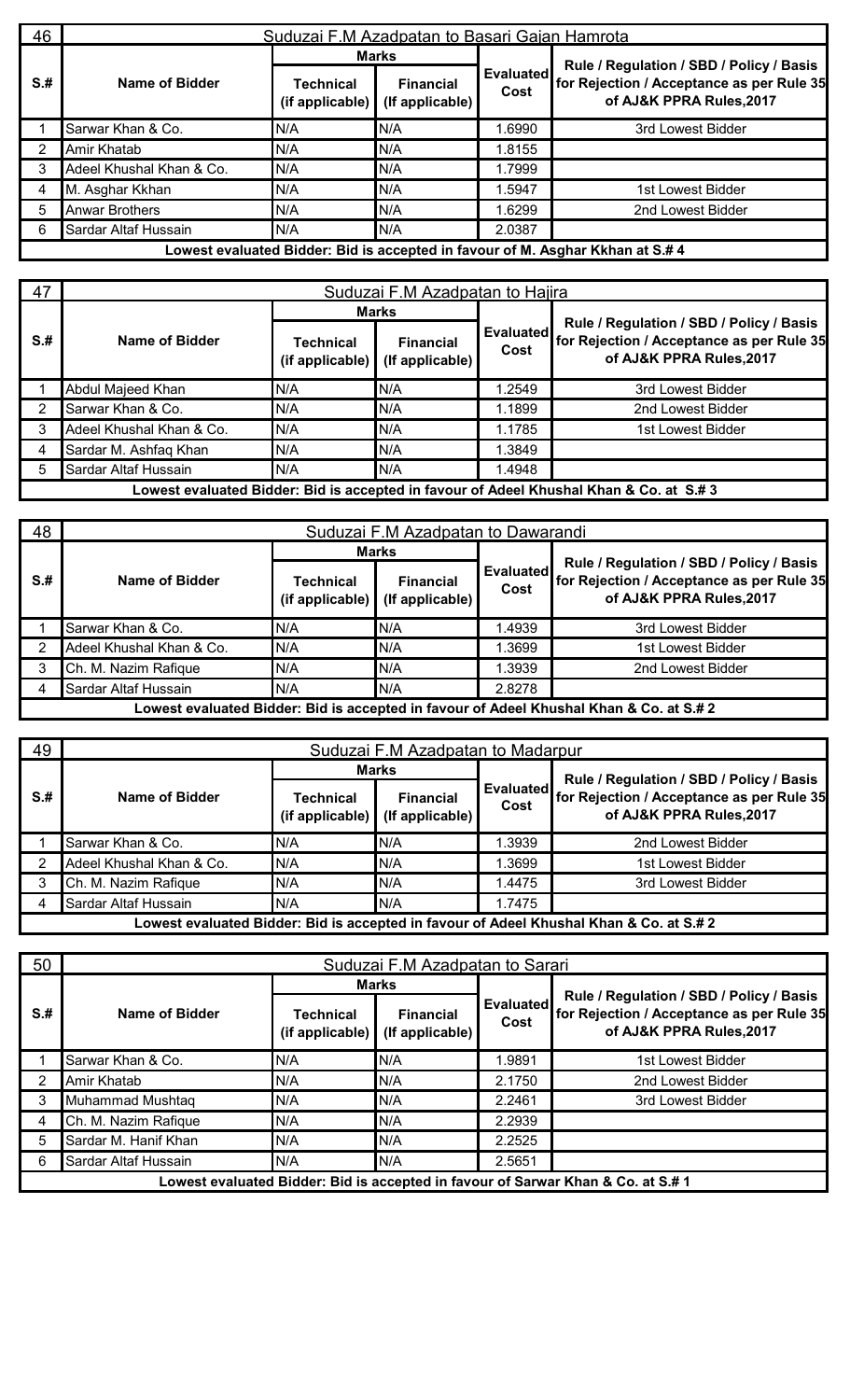| 51   | Suduzai F.M Azadpatan to Tanda Gamir |                                          |                                     |                          |                                                                                    |  |  |  |
|------|--------------------------------------|------------------------------------------|-------------------------------------|--------------------------|------------------------------------------------------------------------------------|--|--|--|
|      |                                      | <b>Marks</b>                             |                                     |                          | Rule / Regulation / SBD / Policy / Basis                                           |  |  |  |
| $S+$ | Name of Bidder                       | Technical<br>(if applicable) $\parallel$ | <b>Financial</b><br>(If applicable) | <b>Evaluated</b><br>Cost | for Rejection / Acceptance as per Rule 35<br>of AJ&K PPRA Rules, 2017              |  |  |  |
|      | Sarwar Khan & Co.                    | N/A                                      | N/A                                 | 1.4979                   | 2nd Lowest Bidder                                                                  |  |  |  |
|      | Adeel Khushal Khan & Co.             | N/A                                      | N/A                                 | 1.4999                   | 3rd Lowest Bidder                                                                  |  |  |  |
|      | Ch. M. Nazim Rafique                 | N/A                                      | N/A                                 | 1.2775                   | 1st Lowest Bidder                                                                  |  |  |  |
| 4    | Sardar Altaf Hussain                 | N/A                                      | N/A                                 | 8869.                    |                                                                                    |  |  |  |
|      |                                      |                                          |                                     |                          | Lowest evaluated Bidder: Bid is accepted in favour of Ch. M. Nazim Rafique at S.#3 |  |  |  |

| 52   | Suduzai F.M Azadpatan to Keri galla |                              |                                     |                   |                                                                                                                   |  |  |  |  |
|------|-------------------------------------|------------------------------|-------------------------------------|-------------------|-------------------------------------------------------------------------------------------------------------------|--|--|--|--|
|      |                                     | <b>Marks</b>                 |                                     |                   |                                                                                                                   |  |  |  |  |
| $S+$ | Name of Bidder                      | Technical<br>(if applicable) | <b>Financial</b><br>(If applicable) | Evaluated<br>Cost | Rule / Regulation / SBD / Policy / Basis<br>for Rejection / Acceptance as per Rule 35<br>of AJ&K PPRA Rules, 2017 |  |  |  |  |
|      | Abdul Majeed Khan                   | N/A                          | N/A                                 | 2.2995            | 3rd Lowest Bidder                                                                                                 |  |  |  |  |
|      | Sarwar Khan & Co.                   | N/A                          | N/A                                 | 1.9881            | 1st Lowest Bidder                                                                                                 |  |  |  |  |
| 3    | Amir Khatab                         | N/A                          | N/A                                 | 2.1780            | 2nd Lowest Bidder                                                                                                 |  |  |  |  |
| 4    | Abdul Nadeem                        | N/A                          | N/A                                 | 2.7395            |                                                                                                                   |  |  |  |  |
| 5    | Sardar Altaf Hussain                | N/A                          | N/A                                 | 2.5757            |                                                                                                                   |  |  |  |  |
|      |                                     |                              |                                     |                   | Lowest evaluated Bidder: Bid is accepted in favour of Sarwar Khan & Co. at S.# 2                                  |  |  |  |  |

| 53   | Suduzai F.M Azadpatan to Abbaspur |                                             |                                     |                   |                                                                                     |  |  |  |  |
|------|-----------------------------------|---------------------------------------------|-------------------------------------|-------------------|-------------------------------------------------------------------------------------|--|--|--|--|
|      |                                   |                                             | <b>Marks</b>                        |                   | Rule / Regulation / SBD / Policy / Basis                                            |  |  |  |  |
| $S+$ | Name of Bidder                    | <b>Technical</b><br>(if applicable) $\vert$ | <b>Financial</b><br>(If applicable) | Evaluated<br>Cost | for Rejection / Acceptance as per Rule 35<br>of AJ&K PPRA Rules, 2017               |  |  |  |  |
|      | Sarwar Khan & Co.                 | N/A                                         | N/A                                 | 1.4841            | 2nd Lowest Bidder                                                                   |  |  |  |  |
|      | Amir Khatab                       | N/A                                         | N/A                                 | 2.1700            |                                                                                     |  |  |  |  |
|      | Adeel Khushal Khan & Co.          | N/A                                         | N/A                                 | 1.6725            | 3rd Lowest Bidder                                                                   |  |  |  |  |
|      | Ch. M. Nazim Rafique              | N/A                                         | N/A                                 | 1.3295            | 1st Lowest Bidder                                                                   |  |  |  |  |
| 5    | Sardar M. Hanif Khan              | N/A                                         | N/A                                 | 1.7119            |                                                                                     |  |  |  |  |
| 6    | Sardar Altaf Hussain              | N/A                                         | N/A                                 | 1.8712            |                                                                                     |  |  |  |  |
|      |                                   |                                             |                                     |                   | Lowest evaluated Bidder: Bid is accepted in favour of Ch. M. Nazim Rafique at S.# 4 |  |  |  |  |

| 54   | Suduzai F.M Azadpatan to Palangi |                                             |                                     |                   |                                                                                                                   |  |  |  |
|------|----------------------------------|---------------------------------------------|-------------------------------------|-------------------|-------------------------------------------------------------------------------------------------------------------|--|--|--|
|      |                                  |                                             | <b>Marks</b>                        |                   |                                                                                                                   |  |  |  |
| $S+$ | Name of Bidder                   | Technical<br>(if applicable) $\blacksquare$ | <b>Financial</b><br>(If applicable) | Evaluated<br>Cost | Rule / Regulation / SBD / Policy / Basis<br>for Rejection / Acceptance as per Rule 35<br>of AJ&K PPRA Rules, 2017 |  |  |  |
|      | Sarwar Khan & Co.                | N/A                                         | N/A                                 | 2.1915            | 1st Lowest Bidder                                                                                                 |  |  |  |
|      | Amir Khatab                      | N/A                                         | N/A                                 | 2.2748            | 2nd Lowest Bidder                                                                                                 |  |  |  |
|      | Adeel Khushal Khan & Co.         | N/A                                         | N/A                                 | 2.7325            |                                                                                                                   |  |  |  |
|      | Sardar M. Hanif Khan             | N/A                                         | N/A                                 | 2.4719            | 3rd Lowest Bidder                                                                                                 |  |  |  |
| 5    | Sardar Altaf Hussain             | N/A                                         | N/A                                 | 2.7746            |                                                                                                                   |  |  |  |
|      |                                  |                                             |                                     |                   | Lowest evaluated Bidder: Bid is accepted in favour of Sarwar Khan & Co. at S.# 1                                  |  |  |  |

| 55   | Suduzai F.M Azadpatan to Gugdar |                                 |                                     |                   |                                                                                  |  |  |  |
|------|---------------------------------|---------------------------------|-------------------------------------|-------------------|----------------------------------------------------------------------------------|--|--|--|
|      |                                 |                                 | <b>Marks</b>                        |                   | Rule / Regulation / SBD / Policy / Basis                                         |  |  |  |
| $S+$ | Name of Bidder                  | Technical<br>$(i$ f applicable) | <b>Financial</b><br>(If applicable) | Evaluated<br>Cost | for Rejection / Acceptance as per Rule 35<br>of AJ&K PPRA Rules, 2017            |  |  |  |
|      | Sarwar Khan & Co.               | N/A                             | N/A                                 | 2.1919            | 1st Lowest Bidder                                                                |  |  |  |
|      | Amir Khatab                     | N/A                             | N/A                                 | 2.2525            | 2nd Lowest Bidder                                                                |  |  |  |
|      | Adeel Khushal Khan & Co.        | N/A                             | IN/A                                | 2.6999            |                                                                                  |  |  |  |
|      | Sardar M. Hanif Khan            | N/A                             | N/A                                 | 2.2619            | 3rd Lowest Bidder                                                                |  |  |  |
|      | Sardar Altaf Hussain            | N/A                             | N/A                                 | 2.7565            |                                                                                  |  |  |  |
|      | Khursheed Ahmed Mughal          | N/A                             | N/A                                 | 2.6565            |                                                                                  |  |  |  |
|      |                                 |                                 |                                     |                   | Lowest evaluated Bidder: Bid is accepted in favour of Sarwar Khan & Co. at S.# 1 |  |  |  |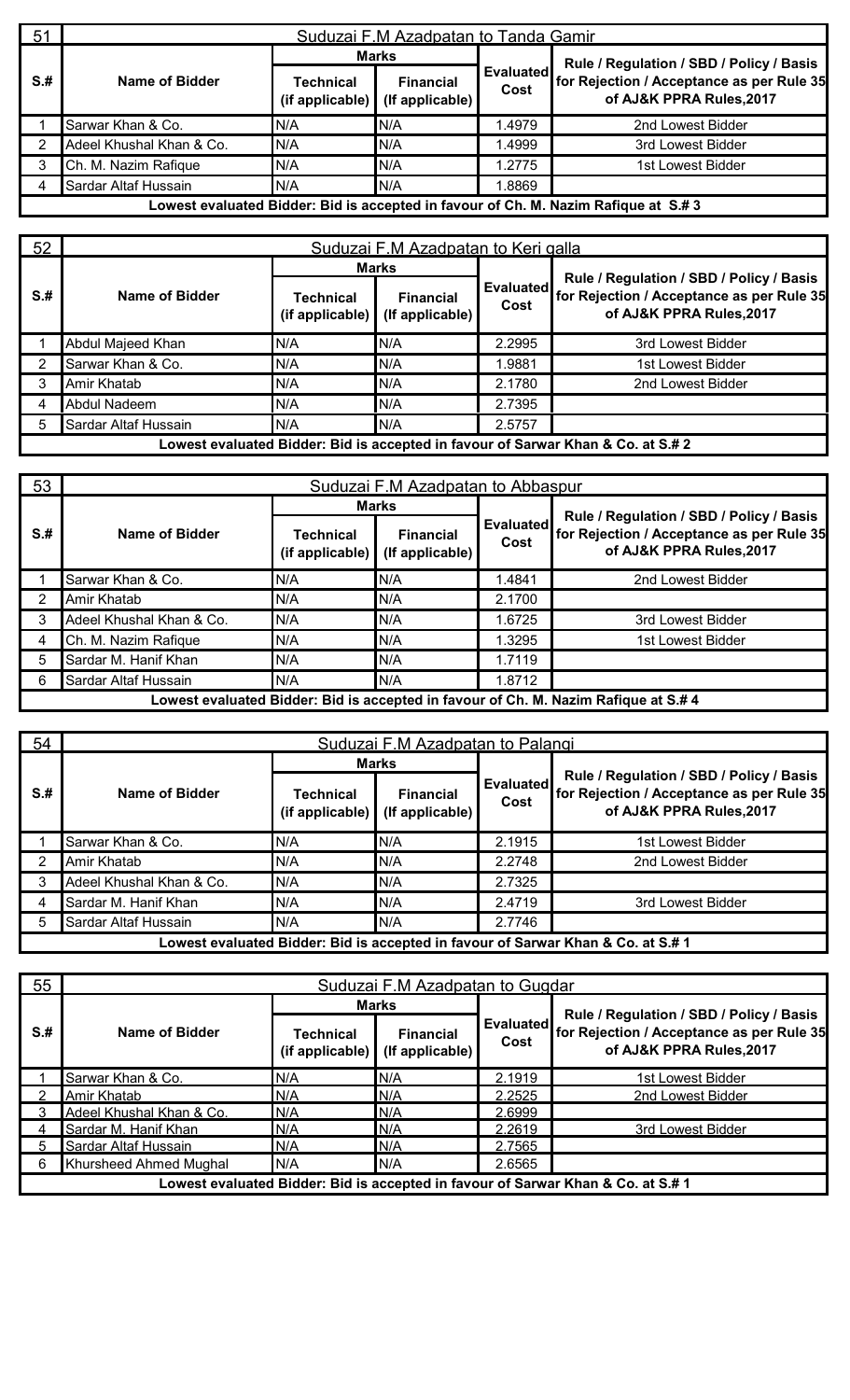| 56   |                          | Suduzai F.M Azadpatan to Kahutta |                                     |                          |                                                                                  |  |  |  |  |  |
|------|--------------------------|----------------------------------|-------------------------------------|--------------------------|----------------------------------------------------------------------------------|--|--|--|--|--|
|      |                          |                                  | <b>Marks</b>                        |                          | Rule / Regulation / SBD / Policy / Basis                                         |  |  |  |  |  |
| $S+$ | Name of Bidder           | Technical<br>(if applicable)     | <b>Financial</b><br>(If applicable) | <b>Evaluated</b><br>Cost | for Rejection / Acceptance as per Rule 35<br>of AJ&K PPRA Rules, 2017            |  |  |  |  |  |
|      | Sarwar Khan & Co.        | N/A                              | N/A                                 | 2.3914                   | 1st Lowest Bidder                                                                |  |  |  |  |  |
| 2    | Amir Khatab              | N/A                              | N/A                                 | 2.4345                   | 2nd Lowest Bidder                                                                |  |  |  |  |  |
| 3    | Adeel Khushal Khan & Co. | N/A                              | N/A                                 | 2.8786                   |                                                                                  |  |  |  |  |  |
| 4    | Sardar M. Hanif Khan     | N/A                              | N/A                                 | 2.4995                   | 3rd Lowest Bidder                                                                |  |  |  |  |  |
| 5    | Sardar Altaf Hussain     | N/A                              | N/A                                 | 3.0578                   |                                                                                  |  |  |  |  |  |
| 6    | Khursheed Ahmed Mughal   | N/A                              | N/A                                 | 2.7600                   |                                                                                  |  |  |  |  |  |
|      |                          |                                  |                                     |                          | Lowest evaluated Bidder: Bid is accepted in favour of Sarwar Khan & Co. at S.# 1 |  |  |  |  |  |

| 57   | Suduzai FM Goraha to Keller (If reg). |                                        |                                     |                          |                                                                                                                   |  |  |  |
|------|---------------------------------------|----------------------------------------|-------------------------------------|--------------------------|-------------------------------------------------------------------------------------------------------------------|--|--|--|
|      |                                       |                                        | <b>Marks</b>                        |                          |                                                                                                                   |  |  |  |
| $S+$ | Name of Bidder                        | <b>Technical</b><br>$(i$ f applicable) | <b>Financial</b><br>(If applicable) | <b>Evaluated</b><br>Cost | Rule / Regulation / SBD / Policy / Basis<br>for Rejection / Acceptance as per Rule 35<br>of AJ&K PPRA Rules, 2017 |  |  |  |
|      | Amir Khatab                           | N/A                                    | N/A                                 | 4.7290                   |                                                                                                                   |  |  |  |
|      | Kh. Ghulam Qadir                      | N/A                                    | N/A                                 | 6.1010                   |                                                                                                                   |  |  |  |
|      | Kh. Zulfigar Ali                      | N/A                                    | N/A                                 | 5.6660                   |                                                                                                                   |  |  |  |
|      | Ch. M. Saleem & Sons.                 | N/A                                    | N/A                                 | 5.9292                   |                                                                                                                   |  |  |  |
| 5    |                                       | N/A                                    | N/A                                 |                          |                                                                                                                   |  |  |  |
| -6   |                                       | N/A                                    | N/A                                 |                          |                                                                                                                   |  |  |  |
|      |                                       |                                        |                                     |                          | Lowest evaluated Bidder: The rate of 1st lowest bidder is above than the ceiling, so the bidds are recalled.      |  |  |  |

| 58   | Suduzai F.M Azadpatan to Soli (if req.) |                                        |                                     |                   |                                                                                       |  |  |
|------|-----------------------------------------|----------------------------------------|-------------------------------------|-------------------|---------------------------------------------------------------------------------------|--|--|
|      |                                         |                                        | <b>Marks</b>                        |                   | Rule / Regulation / SBD / Policy / Basis                                              |  |  |
| $S+$ | Name of Bidder                          | <b>Technical</b><br>$(i$ f applicable) | <b>Financial</b><br>(If applicable) | Evaluated<br>Cost | for Rejection / Acceptance as per Rule 35<br>of AJ&K PPRA Rules, 2017                 |  |  |
|      | Amir Khatab                             | N/A                                    | N/A                                 | 4.6099            | 3rd Lowest Bidder                                                                     |  |  |
|      | Muhammad Mushtaq                        | N/A                                    | N/A                                 | 3.9939            | 2nd Lowest Bidder                                                                     |  |  |
|      | Kh. Ghulam Qadir                        | N/A                                    | N/A                                 | 5.5050            |                                                                                       |  |  |
|      | Kh. Zulfigar Ali                        | N/A                                    | N/A                                 | 5.3939            |                                                                                       |  |  |
|      | Khursheed Ahmed Mughal                  | N/A                                    | N/A                                 | 3.9596            | 1st Lowest Bidder                                                                     |  |  |
|      |                                         |                                        |                                     |                   | Lowest evaluated Bidder: Bid is accepted in favour of Khursheed Ahmed Mughal at S.# 5 |  |  |

| 59   | Suduzai F.M Azadpatan to Fethepur (if reg.) |                                        |                                     |                   |                                                                                                                   |  |  |  |  |
|------|---------------------------------------------|----------------------------------------|-------------------------------------|-------------------|-------------------------------------------------------------------------------------------------------------------|--|--|--|--|
|      |                                             |                                        | <b>Marks</b>                        |                   |                                                                                                                   |  |  |  |  |
| $S+$ | Name of Bidder                              | <b>Technical</b><br>$(i$ f applicable) | <b>Financial</b><br>(If applicable) | Evaluated<br>Cost | Rule / Regulation / SBD / Policy / Basis<br>for Rejection / Acceptance as per Rule 35<br>of AJ&K PPRA Rules, 2017 |  |  |  |  |
|      | Adeel Khushal Khan & Co.                    | N/A                                    | N/A                                 | 3.9925            | 1st Lowest Bidder                                                                                                 |  |  |  |  |
|      | Kh. Ghulam Qadir                            | N/A                                    | N/A                                 | 5.7075            |                                                                                                                   |  |  |  |  |
|      | Kh. Zulfigar Ali                            | N/A                                    | N/A                                 | 5.6500            |                                                                                                                   |  |  |  |  |
|      | Khursheed Ahmed Mughal                      | N/A                                    | N/A                                 | 4.4633            | 3rd Lowest Bidder                                                                                                 |  |  |  |  |
|      | Ch. M. Saleem & Bros.                       | N/A                                    | N/A                                 | 4.1112            | 2nd Lowest Bidder                                                                                                 |  |  |  |  |
|      |                                             |                                        |                                     |                   | Lowest evaluated Bidder: Bid is accepted in favour of Adeel Khushal Khan & Co. at S.# 1                           |  |  |  |  |

| 60   | Jadeed F.M Goraha to Thrarkhal |                                     |                                     |                          |                                                                                                                   |  |  |
|------|--------------------------------|-------------------------------------|-------------------------------------|--------------------------|-------------------------------------------------------------------------------------------------------------------|--|--|
|      |                                | <b>Marks</b>                        |                                     |                          |                                                                                                                   |  |  |
| $S+$ | Name of Bidder                 | <b>Technical</b><br>(if applicable) | <b>Financial</b><br>(If applicable) | <b>Evaluated</b><br>Cost | Rule / Regulation / SBD / Policy / Basis<br>for Rejection / Acceptance as per Rule 35<br>of AJ&K PPRA Rules, 2017 |  |  |
|      | Sarwar Khan & Co.              | N/A                                 | N/A                                 | 0.4997                   | 1st Lowest Bidder                                                                                                 |  |  |
|      | Sardar Altaf Hussain           | N/A                                 | N/A                                 | 5.9900                   | 2nd Lowest Bidder                                                                                                 |  |  |
|      |                                |                                     |                                     |                          | Lowest evaluated Bidder: Bid is accepted in favour of S.#  Sarwar Khan & Co. at s# 1                              |  |  |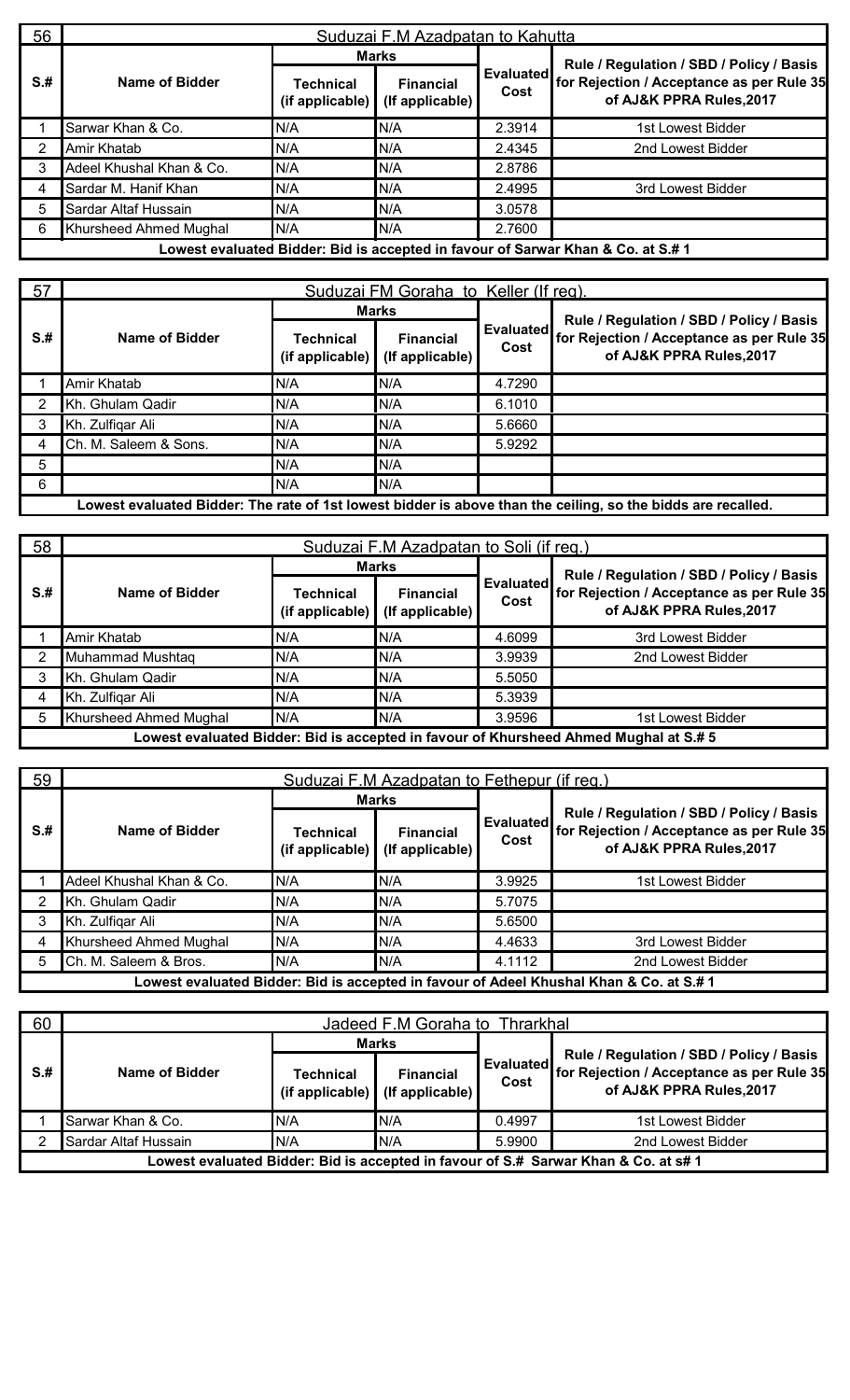| 61   | Jadeed F.M Goraha to Devigali |                                      |                                                     |                          |                                                                                                                   |  |  |  |  |
|------|-------------------------------|--------------------------------------|-----------------------------------------------------|--------------------------|-------------------------------------------------------------------------------------------------------------------|--|--|--|--|
| $S+$ | Name of Bidder                | Technical<br>(if applicable) $\vert$ | <b>Marks</b><br><b>Financial</b><br>(If applicable) | <b>Evaluated</b><br>Cost | Rule / Regulation / SBD / Policy / Basis<br>for Rejection / Acceptance as per Rule 35<br>of AJ&K PPRA Rules, 2017 |  |  |  |  |
|      | Sarwar Khan & Co.             | N/A                                  | N/A                                                 | 0.8990                   | 1st Lowest Bidder                                                                                                 |  |  |  |  |
|      | Adeel Khushal Khan & Co.      | N/A                                  | N/A                                                 | 1.1725                   |                                                                                                                   |  |  |  |  |
|      | M. Asghar Kkhan               | N/A                                  | N/A                                                 | 0.9743                   | 2nd Lowest Bidder                                                                                                 |  |  |  |  |
|      | Sardar Altaf Hussain          | N/A                                  | N/A                                                 | 0.9945                   | 3rd Lowest Bidder                                                                                                 |  |  |  |  |
|      |                               |                                      |                                                     |                          | Lowest evaluated Bidder: Bid is accepted in favour of Sarwar Khan & Co. at S.# 1                                  |  |  |  |  |

| 62   | Jadeed F.M Goraha to Bhetik |                                 |                                     |                   |                                                                                                                   |  |  |  |
|------|-----------------------------|---------------------------------|-------------------------------------|-------------------|-------------------------------------------------------------------------------------------------------------------|--|--|--|
|      |                             | <b>Marks</b>                    |                                     |                   |                                                                                                                   |  |  |  |
| $S+$ | Name of Bidder              | Technical<br>$(i$ f applicable) | <b>Financial</b><br>(If applicable) | Evaluated<br>Cost | Rule / Regulation / SBD / Policy / Basis<br>for Rejection / Acceptance as per Rule 35<br>of AJ&K PPRA Rules, 2017 |  |  |  |
|      | Sarwar Khan & Co.           | IN/A                            | N/A                                 | 0.6969            | 1st Lowest Bidder                                                                                                 |  |  |  |
|      | <b>Anwar Brothers</b>       | N/A                             | N/A                                 | 0.7399            | 2nd Lowest Bidder                                                                                                 |  |  |  |
|      | Sardar Altaf Hussain        | N/A                             | N/A                                 | 0.7979            | 3rd Lowest Bidder                                                                                                 |  |  |  |
|      |                             |                                 |                                     |                   | Lowest evaluated Bidder: Bid is accepted in favour of Sarwar Khan & Co. at S.# 1                                  |  |  |  |

| 63   | Jadeed F.M Goraha to Baloch |                                             |                                     |                   |                                                                                                                   |  |  |  |
|------|-----------------------------|---------------------------------------------|-------------------------------------|-------------------|-------------------------------------------------------------------------------------------------------------------|--|--|--|
|      |                             |                                             | <b>Marks</b>                        |                   |                                                                                                                   |  |  |  |
| $S+$ | Name of Bidder              | Technical<br>(if applicable) $\blacksquare$ | <b>Financial</b><br>(If applicable) | Evaluated<br>Cost | Rule / Regulation / SBD / Policy / Basis<br>for Rejection / Acceptance as per Rule 35<br>of AJ&K PPRA Rules, 2017 |  |  |  |
|      | Sarwar Khan & Co.           | N/A                                         | N/A                                 | 0.7930            | 1st Lowest Bidder                                                                                                 |  |  |  |
|      | Sardar Altaf Hussain        | N/A                                         | N/A                                 | 0.8979            | 2nd Lowest Bidder                                                                                                 |  |  |  |
|      |                             | N/A                                         | N/A                                 |                   |                                                                                                                   |  |  |  |
|      |                             |                                             |                                     |                   | Lowest evaluated Bidder: Bid is accepted in favour of Sarwar Khan & Co. at S.# 1                                  |  |  |  |

| 64   |                          | Jadeed F.M Goraha to Basari Gajan Hamrota |                                     |                          |                                                                                                                   |  |  |  |  |  |
|------|--------------------------|-------------------------------------------|-------------------------------------|--------------------------|-------------------------------------------------------------------------------------------------------------------|--|--|--|--|--|
|      |                          |                                           | Marks                               |                          |                                                                                                                   |  |  |  |  |  |
| $S+$ | Name of Bidder           | Technical<br>(if applicable)              | <b>Financial</b><br>(If applicable) | <b>Evaluated</b><br>Cost | Rule / Regulation / SBD / Policy / Basis<br>for Rejection / Acceptance as per Rule 35<br>of AJ&K PPRA Rules, 2017 |  |  |  |  |  |
|      | Sarwar Khan & Co.        | N/A                                       | N/A                                 | 1.2550                   |                                                                                                                   |  |  |  |  |  |
|      | Amir Khatab              | N/A                                       | N/A                                 | 1.2479                   | 3rd Lowest Bidder                                                                                                 |  |  |  |  |  |
|      | Adeel Khushal Khan & Co. | N/A                                       | N/A                                 | 1.3999                   |                                                                                                                   |  |  |  |  |  |
|      | M. Asghar Kkhan          | N/A                                       | N/A                                 | 1.2447                   | 2nd Lowest Bidder                                                                                                 |  |  |  |  |  |
|      | <b>Anwar Brothers</b>    | N/A                                       | N/A                                 | 1.1699                   | 1st Lowest Bidder                                                                                                 |  |  |  |  |  |
|      | Sardar Altaf Hussain     | N/A                                       | N/A                                 | 1.2999                   |                                                                                                                   |  |  |  |  |  |
|      |                          |                                           |                                     |                          | Lowest evaluated Bidder: Bid is accepted in favour of Anwar Brothers at S.# 5                                     |  |  |  |  |  |

| 65   | Jadeed F.M Goraha to Haiira |                                             |                                     |                   |                                                                                                                   |  |  |  |  |  |
|------|-----------------------------|---------------------------------------------|-------------------------------------|-------------------|-------------------------------------------------------------------------------------------------------------------|--|--|--|--|--|
|      |                             | <b>Marks</b>                                |                                     |                   |                                                                                                                   |  |  |  |  |  |
| $S+$ | Name of Bidder              | <b>Technical</b><br>(if applicable) $\vert$ | <b>Financial</b><br>(If applicable) | Evaluated<br>Cost | Rule / Regulation / SBD / Policy / Basis<br>for Rejection / Acceptance as per Rule 35<br>of AJ&K PPRA Rules, 2017 |  |  |  |  |  |
|      | Sarwar Khan & Co.           | N/A                                         | N/A                                 | 0.7989            | 1st Lowest Bidder                                                                                                 |  |  |  |  |  |
|      | Adeel Khushal Khan & Co.    | N/A                                         | N/A                                 | 0.9975            |                                                                                                                   |  |  |  |  |  |
|      | Sardar M. Hanif Khan        | N/A                                         | N/A                                 | 0.8219            | 2nd Lowest Bidder                                                                                                 |  |  |  |  |  |
|      | Sardar Altaf Hussain        | N/A                                         | N/A                                 | 0.9352            | 3rd Lowest Bidder                                                                                                 |  |  |  |  |  |
|      |                             |                                             |                                     |                   | Lowest evaluated Bidder: Bid is accepted in favour of Sarwar Khan & Co. at S.#1                                   |  |  |  |  |  |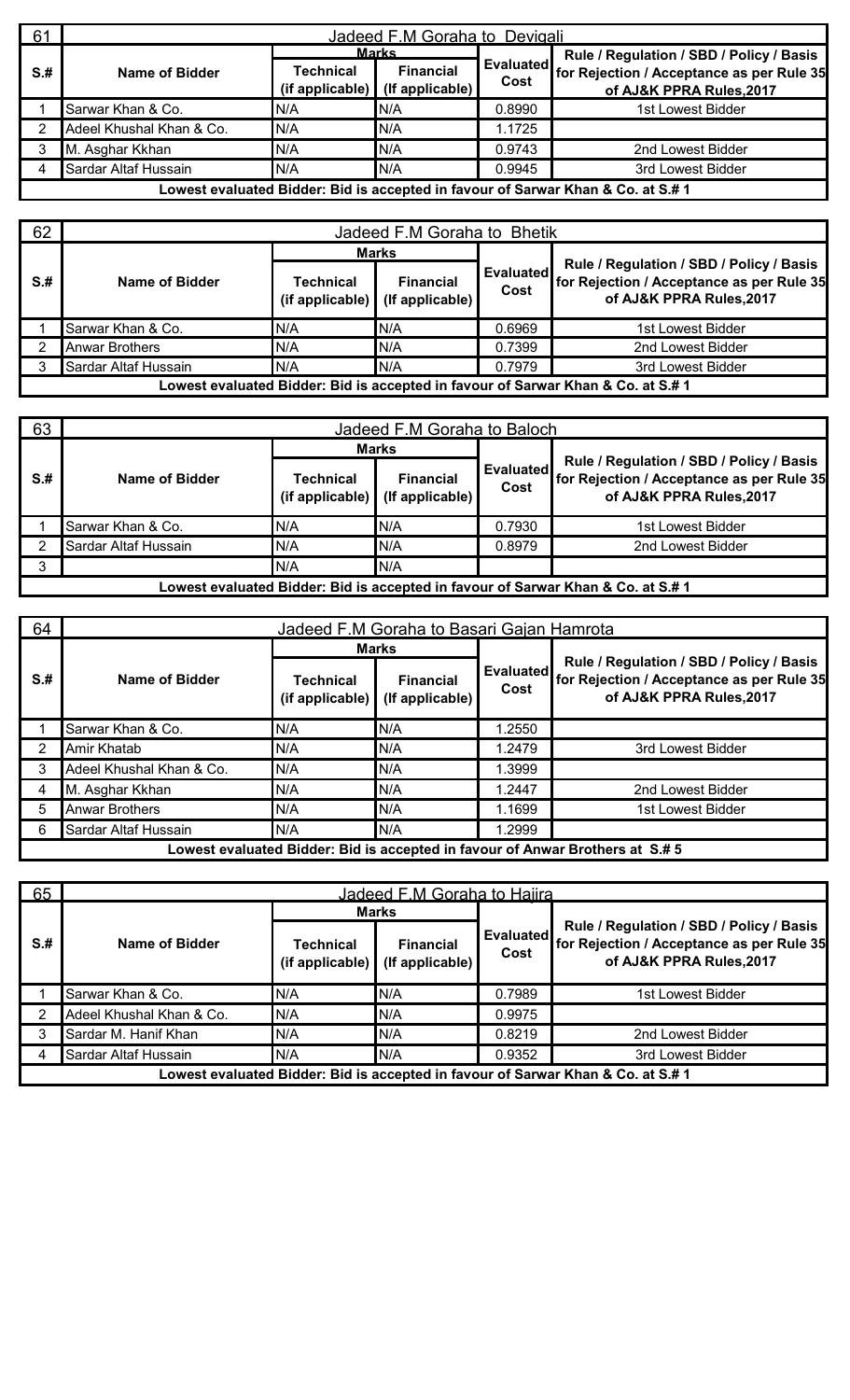| 66                                                                                 |                                        |                                     | Jadeed F.M Goraha to Dawarandi                      |                          |                                                                                                                   |  |  |  |  |
|------------------------------------------------------------------------------------|----------------------------------------|-------------------------------------|-----------------------------------------------------|--------------------------|-------------------------------------------------------------------------------------------------------------------|--|--|--|--|
| S <sub>.#</sub>                                                                    | <b>Name of Bidder</b>                  |                                     | <b>Marks</b>                                        | <b>Evaluated</b><br>Cost | Rule / Regulation / SBD / Policy / Basis<br>for Rejection / Acceptance as per Rule 35                             |  |  |  |  |
|                                                                                    |                                        | <b>Technical</b>                    | <b>Financial</b>                                    |                          | of AJ&K PPRA Rules, 2017                                                                                          |  |  |  |  |
|                                                                                    | Sarwar Khan & Co.                      | (if applicable)<br>N/A              | (If applicable)<br>N/A                              | 0.9795                   | 1st Lowest Bidder                                                                                                 |  |  |  |  |
| 2                                                                                  | Adeel Khushal Khan & Co.               | N/A                                 | N/A                                                 | 0.9999                   | 2nd Lowest Bidder                                                                                                 |  |  |  |  |
| 3                                                                                  | Sardar Altaf Hussain                   | N/A                                 | N/A                                                 | 0.9999                   | 2nd Lowest Bidder                                                                                                 |  |  |  |  |
|                                                                                    |                                        |                                     |                                                     |                          | Lowest evaluated Bidder: Bid is accepted in favour of Sarwar Khan & Co. S.# 1                                     |  |  |  |  |
|                                                                                    |                                        |                                     |                                                     |                          |                                                                                                                   |  |  |  |  |
| 67                                                                                 |                                        |                                     | Jadeed F.M Goraha to Madarpur                       |                          |                                                                                                                   |  |  |  |  |
| S <sub>.#</sub>                                                                    | <b>Name of Bidder</b>                  | <b>Technical</b><br>(if applicable) | <b>Marks</b><br><b>Financial</b><br>(If applicable) | <b>Evaluated</b><br>Cost | Rule / Regulation / SBD / Policy / Basis<br>for Rejection / Acceptance as per Rule 35<br>of AJ&K PPRA Rules, 2017 |  |  |  |  |
|                                                                                    | Sarwar Khan & Co.                      | N/A                                 | N/A                                                 | 0.9305                   | 1st Lowest Bidder                                                                                                 |  |  |  |  |
| $\overline{2}$                                                                     | Adeel Khushal Khan & Co.               | N/A                                 | N/A                                                 | 1.0999                   | 2nd Lowest Bidder                                                                                                 |  |  |  |  |
| 3                                                                                  | Sardar Altaf Hussain                   | N/A                                 | N/A                                                 | 1.1635                   | 3rd Lowest Bidder                                                                                                 |  |  |  |  |
|                                                                                    |                                        |                                     |                                                     |                          | Lowest evaluated Bidder: Bid is accepted in favour of Sarwar Khan & Co. at S.# 1                                  |  |  |  |  |
| 68                                                                                 |                                        |                                     | Jadeed F.M Goraha to Sarari                         |                          |                                                                                                                   |  |  |  |  |
|                                                                                    |                                        |                                     | <b>Marks</b>                                        |                          |                                                                                                                   |  |  |  |  |
| $S+$                                                                               | <b>Name of Bidder</b>                  | <b>Technical</b><br>(if applicable) | <b>Financial</b><br>(If applicable)                 | <b>Evaluated</b><br>Cost | Rule / Regulation / SBD / Policy / Basis<br>for Rejection / Acceptance as per Rule 35<br>of AJ&K PPRA Rules, 2017 |  |  |  |  |
|                                                                                    | Sarwar Khan & Co.                      | N/A                                 | N/A                                                 | 1.8079                   | 2nd Lowest Bidder                                                                                                 |  |  |  |  |
| $\overline{2}$                                                                     | Amir Khatab                            | N/A                                 | N/A                                                 | 2.0345                   | 3rd Lowest Bidder                                                                                                 |  |  |  |  |
| 3                                                                                  | Sardar M. Hanif Khan                   | N/A                                 | N/A                                                 | 1.1999                   | 1st Lowest Bidder                                                                                                 |  |  |  |  |
| 4                                                                                  | Sardar Altaf Hussain                   | N/A                                 | N/A                                                 | 2.1450                   |                                                                                                                   |  |  |  |  |
| Lowest evaluated Bidder: Bid is accepted in favour of Sardar M. Hanif Khan at S.#3 |                                        |                                     |                                                     |                          |                                                                                                                   |  |  |  |  |
|                                                                                    | 69<br>Jadeed F.M Goraha to Tanda Gamir |                                     |                                                     |                          |                                                                                                                   |  |  |  |  |
|                                                                                    |                                        |                                     | <b>Marks</b>                                        |                          |                                                                                                                   |  |  |  |  |
| S <sub>.#</sub>                                                                    | <b>Name of Bidder</b>                  | <b>Technical</b><br>(if applicable) | <b>Financial</b><br>(If applicable)                 | <b>Evaluated</b><br>Cost | Rule / Regulation / SBD / Policy / Basis<br>for Rejection / Acceptance as per Rule 35<br>of AJ&K PPRA Rules, 2017 |  |  |  |  |
|                                                                                    | Sarwar Khan & Co.                      | N/A                                 | N/A                                                 | 1.2919                   | 2nd Lowest Bidder                                                                                                 |  |  |  |  |
| $\overline{2}$                                                                     | Adeel Khushal Khan & Co.               | N/A                                 | N/A                                                 | 1.0999                   | 1st Lowest Bidder                                                                                                 |  |  |  |  |
| 3                                                                                  | Sardar Altaf Hussain                   | N/A                                 | N/A                                                 | 1.3308                   | 3rd Lowest Bidder                                                                                                 |  |  |  |  |
|                                                                                    |                                        |                                     |                                                     |                          | Lowest evaluated Bidder: Bid is accepted in favour of Adeel Khushal Khan & Co. at S.# 2                           |  |  |  |  |
|                                                                                    |                                        |                                     |                                                     |                          |                                                                                                                   |  |  |  |  |
| 70                                                                                 |                                        |                                     | Jadeed F.M Goraha to Keri gala                      |                          |                                                                                                                   |  |  |  |  |
| S <sub>.#</sub>                                                                    | <b>Name of Bidder</b>                  | <b>Technical</b><br>(if applicable) | <b>Marks</b><br><b>Financial</b><br>(If applicable) | <b>Evaluated</b><br>Cost | Rule / Regulation / SBD / Policy / Basis<br>for Rejection / Acceptance as per Rule 35<br>of AJ&K PPRA Rules, 2017 |  |  |  |  |
|                                                                                    | Sarwar Khan & Co.                      | N/A                                 | N/A                                                 | 1.4940                   | 1st Lowest Bidder                                                                                                 |  |  |  |  |
| 2                                                                                  | Amir Khatab                            | N/A                                 | N/A                                                 | 1.6384                   | 2nd Lowest Bidder                                                                                                 |  |  |  |  |
| 3                                                                                  | Sardar Altaf Hussain                   | N/A                                 | N/A                                                 | 1.7000                   | 3rd Lowest Bidder                                                                                                 |  |  |  |  |
|                                                                                    |                                        |                                     |                                                     |                          | Lowest evaluated Bidder: Bid is accepted in favour of Sarwar Khan & Co. at S.#1                                   |  |  |  |  |
|                                                                                    |                                        |                                     |                                                     |                          |                                                                                                                   |  |  |  |  |
| 71                                                                                 |                                        |                                     | Jadeed F.M Goraha to Abbaspur                       |                          |                                                                                                                   |  |  |  |  |
| $S+$                                                                               | <b>Name of Bidder</b>                  | <b>Technical</b><br>(if applicable) | <b>Marks</b><br><b>Financial</b><br>(If applicable) | <b>Evaluated</b><br>Cost | Rule / Regulation / SBD / Policy / Basis<br>for Rejection / Acceptance as per Rule 35<br>of AJ&K PPRA Rules, 2017 |  |  |  |  |
|                                                                                    | Sarwar Khan & Co.                      | N/A                                 | N/A                                                 | 1.1111                   | 1st Lowest Bidder                                                                                                 |  |  |  |  |
| $\overline{2}$                                                                     | Adeel Khushal Khan & Co.               | N/A                                 | N/A                                                 | 1.3925                   | 3rd Lowest Bidder                                                                                                 |  |  |  |  |
| 3                                                                                  | Sardar M. Hanif Khan                   | N/A                                 | N/A                                                 | 1.1519                   | 2nd Lowest Bidder                                                                                                 |  |  |  |  |
| 4                                                                                  | Sardar Altaf Hussain                   | N/A                                 | N/A                                                 | 1.1979                   |                                                                                                                   |  |  |  |  |
|                                                                                    |                                        |                                     |                                                     |                          | Lowest evaluated Bidder: Bid is accepted in favour of Sarwar Khan & Co. at S.#1                                   |  |  |  |  |
|                                                                                    |                                        |                                     |                                                     |                          |                                                                                                                   |  |  |  |  |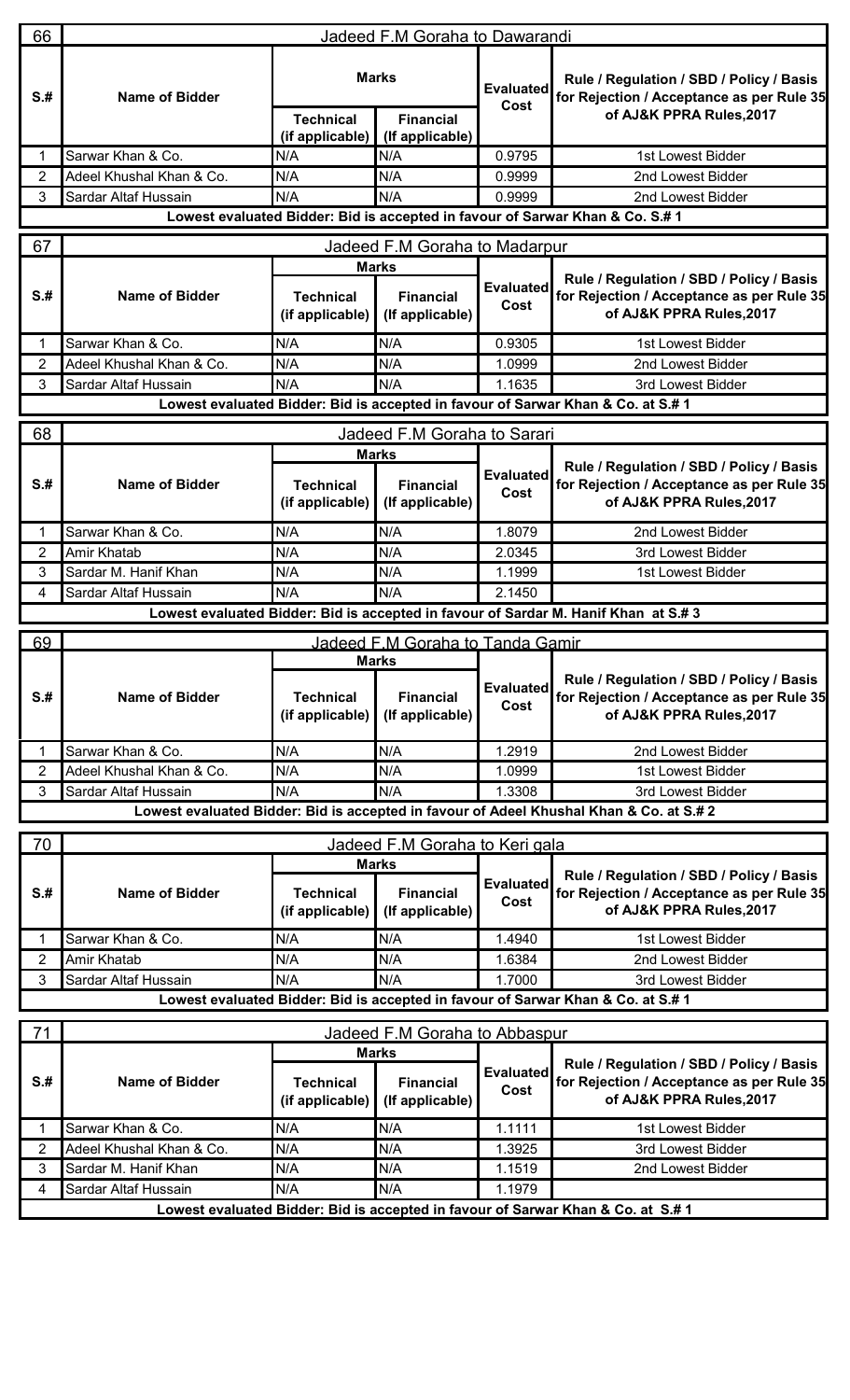| 72   | Jadeed F.M Goraha to Palangi                                               |                              |                                     |                          |                                                                       |  |  |  |  |  |
|------|----------------------------------------------------------------------------|------------------------------|-------------------------------------|--------------------------|-----------------------------------------------------------------------|--|--|--|--|--|
|      |                                                                            | <b>Marks</b>                 |                                     |                          | Rule / Regulation / SBD / Policy / Basis                              |  |  |  |  |  |
| $S+$ | Name of Bidder                                                             | Technical<br>(if applicable) | <b>Financial</b><br>(If applicable) | <b>Evaluated</b><br>Cost | for Rejection / Acceptance as per Rule 35<br>of AJ&K PPRA Rules, 2017 |  |  |  |  |  |
|      | Sarwar Khan & Co.                                                          | N/A                          | N/A                                 | 2.1919                   | 2nd Lowest Bidder                                                     |  |  |  |  |  |
|      | Amir Khatab                                                                | N/A                          | N/A                                 | 1.9960                   | 1st Lowest Bidder                                                     |  |  |  |  |  |
| 3    | Adeel Khushal Khan & Co.                                                   | N/A                          | N/A                                 | 2.3699                   |                                                                       |  |  |  |  |  |
|      | Sardar M. Hanif Khan                                                       | N/A                          | N/A                                 | 2.2129                   | 3rd Lowest Bidder                                                     |  |  |  |  |  |
| 5    | Sardar Altaf Hussain                                                       | N/A                          | N/A                                 | 2.3561                   |                                                                       |  |  |  |  |  |
|      | Lowest evaluated Bidder: Bid is accepted in favour of Amir Khatab at S.# 2 |                              |                                     |                          |                                                                       |  |  |  |  |  |

| 73   | Jadeed F.M Goraha to Gugdar                                                |                                        |                                     |                   |                                                                                                                   |  |  |  |  |  |  |
|------|----------------------------------------------------------------------------|----------------------------------------|-------------------------------------|-------------------|-------------------------------------------------------------------------------------------------------------------|--|--|--|--|--|--|
|      |                                                                            | <b>Marks</b>                           |                                     |                   |                                                                                                                   |  |  |  |  |  |  |
| $S+$ | Name of Bidder                                                             | <b>Technical</b><br>$(i$ f applicable) | <b>Financial</b><br>(If applicable) | Evaluated<br>Cost | Rule / Regulation / SBD / Policy / Basis<br>for Rejection / Acceptance as per Rule 35<br>of AJ&K PPRA Rules, 2017 |  |  |  |  |  |  |
|      | Sarwar Khan & Co.                                                          | N/A                                    | N/A                                 | 2.2419            | 3rd Lowest Bidder                                                                                                 |  |  |  |  |  |  |
|      | Amir Khatab                                                                | N/A                                    | N/A                                 | 1.9180            | 1st Lowest Bidder                                                                                                 |  |  |  |  |  |  |
|      | Adeel Khushal Khan & Co.                                                   | N/A                                    | N/A                                 | 2.3131            |                                                                                                                   |  |  |  |  |  |  |
|      | Sardar M. Hanif Khan                                                       | N/A                                    | N/A                                 | 2.1919            | 2nd Lowest Bidder                                                                                                 |  |  |  |  |  |  |
|      | Sardar Altaf Hussain                                                       | N/A                                    | N/A                                 | 2.3347            |                                                                                                                   |  |  |  |  |  |  |
|      | Lowest evaluated Bidder: Bid is accepted in favour of Amir Khatab at S.# 2 |                                        |                                     |                   |                                                                                                                   |  |  |  |  |  |  |

| 74   | Jadeed F.M Goraha to Kahutta |                                                                            |                                     |                          |                                                                   |  |  |  |
|------|------------------------------|----------------------------------------------------------------------------|-------------------------------------|--------------------------|-------------------------------------------------------------------|--|--|--|
|      | Name of Bidder               |                                                                            | <b>Marks</b>                        | <b>Evaluated</b><br>Cost | Rule / Regulation / SBD / Policy / Basis for                      |  |  |  |
| $S+$ |                              | Technical<br>(if applicable)                                               | <b>Financial</b><br>(If applicable) |                          | Rejection / Acceptance as per Rule 35 of<br>AJ&K PPRA Rules, 2017 |  |  |  |
|      | Sarwar Khan & Co.            | N/A                                                                        | N/A                                 | 2.3911                   | 3rd Lowest Bidder                                                 |  |  |  |
| ົ    | Amir Khatab                  | N/A                                                                        | N/A                                 | 2.1099                   | 1st Lowest Bidder                                                 |  |  |  |
| 3    | Adeel Khushal Khan & Co.     | N/A                                                                        | N/A                                 | 2.3999                   |                                                                   |  |  |  |
|      | Sardar M. Hanif Khan         | N/A                                                                        | N/A                                 | 2.1919                   | 2nd Lowest Bidder                                                 |  |  |  |
| 5    | Sardar Altaf Hussain         | N/A                                                                        | N/A                                 | 2.4949                   |                                                                   |  |  |  |
|      |                              | Lowest evaluated Bidder: Bid is accepted in favour of Amir Khatab at S.# 2 |                                     |                          |                                                                   |  |  |  |

| 75   | Jadeed F.M Goraha to Keller |              |                                                       |                          |                                                                                                           |  |  |  |
|------|-----------------------------|--------------|-------------------------------------------------------|--------------------------|-----------------------------------------------------------------------------------------------------------|--|--|--|
|      | Name of Bidder              | <b>Marks</b> |                                                       |                          | Rule / Regulation / SBD / Policy / Basis for                                                              |  |  |  |
| $S+$ |                             | Technical    | <b>Financial</b><br>$(if applicable)$ (If applicable) | <b>Evaluated</b><br>Cost | Rejection / Acceptance as per Rule 35 of<br>AJ&K PPRA Rules, 2017                                         |  |  |  |
|      | Amir Khatab                 | N/A          | N/A                                                   | 2.7290                   |                                                                                                           |  |  |  |
|      | Kh. Ghulam Qadir            | N/A          | N/A                                                   | 5.5500                   |                                                                                                           |  |  |  |
|      | Kh. Zulfigar Ali            | N/A          | N/A                                                   | 5.1010                   |                                                                                                           |  |  |  |
|      | Khursheed Ahmed Mughal      | N/A          | N/A                                                   | 5.8090                   |                                                                                                           |  |  |  |
|      |                             |              |                                                       |                          | Lowest evaluated Bidder: The 1st lowest bidder refused to work on his given rate, so the bid is recalled. |  |  |  |

| 76   | Jadeed F.M Goraha to Soli |                              |                                     |                          |                                                                                                       |  |  |  |
|------|---------------------------|------------------------------|-------------------------------------|--------------------------|-------------------------------------------------------------------------------------------------------|--|--|--|
|      | Name of Bidder            | <b>Marks</b>                 |                                     |                          | Rule / Regulation / SBD / Policy / Basis for                                                          |  |  |  |
| $S+$ |                           | Technical<br>(if applicable) | <b>Financial</b><br>(If applicable) | <b>Evaluated</b><br>Cost | Rejection / Acceptance as per Rule 35 of<br>AJ&K PPRA Rules, 2017                                     |  |  |  |
|      | Amir Khatab               | N/A                          | N/A                                 | 4.6099                   |                                                                                                       |  |  |  |
|      | Kh. Ghulam Qadir          | N/A                          | N/A                                 | 5.1010                   |                                                                                                       |  |  |  |
|      | Kh. Zulfigar Ali          | N/A                          | N/A                                 | 4.9900                   |                                                                                                       |  |  |  |
|      | Khursheed Ahmed Mughal    | N/A                          | N/A                                 | 3.7786                   |                                                                                                       |  |  |  |
|      |                           |                              |                                     |                          | Lowest evaluated Bidder: Bid is accepted for this station from alternate route, so this is cancelled. |  |  |  |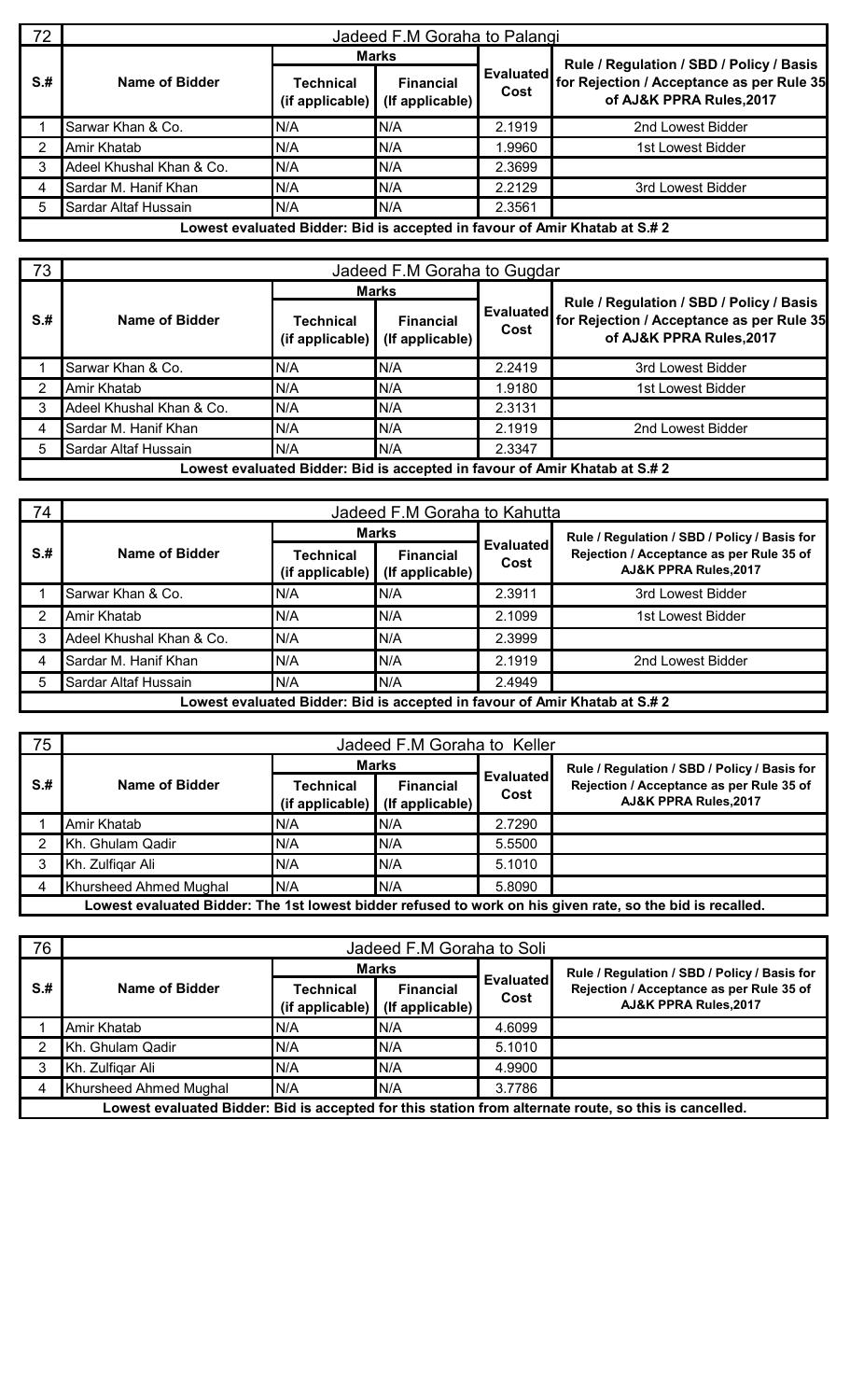| 77   | Jadeed F.M Goraha to Fethepur |              |                                                     |                          |                                                                                                       |  |  |  |
|------|-------------------------------|--------------|-----------------------------------------------------|--------------------------|-------------------------------------------------------------------------------------------------------|--|--|--|
|      | Name of Bidder                | <b>Marks</b> |                                                     |                          | Rule / Regulation / SBD / Policy / Basis for                                                          |  |  |  |
| $S+$ |                               | Technical    | <b>Financial</b><br>(if applicable) (If applicable) | <b>Evaluated</b><br>Cost | Rejection / Acceptance as per Rule 35 of<br>AJ&K PPRA Rules, 2017                                     |  |  |  |
|      | Adeel Khushal Khan & Co.      | N/A          | N/A                                                 | 3.7786                   |                                                                                                       |  |  |  |
|      | Kh. Ghulam Qadir              | N/A          | N/A                                                 | 5.2020                   |                                                                                                       |  |  |  |
|      | Kh. Zulfigar Ali              | N/A          | N/A                                                 | 4.9500                   |                                                                                                       |  |  |  |
| 4    | Khursheed Ahmed Mughal        | N/A          | N/A                                                 | 4.3113                   |                                                                                                       |  |  |  |
|      |                               |              |                                                     |                          | Lowest evaluated Bidder: Bid is accepted for this station from alternate route, so this is cancelled. |  |  |  |

| 78  | Gillani F.M Kohalla to Chamankot                                                         |              |                                                     |                          |                                                                   |  |  |  |  |  |
|-----|------------------------------------------------------------------------------------------|--------------|-----------------------------------------------------|--------------------------|-------------------------------------------------------------------|--|--|--|--|--|
|     |                                                                                          | <b>Marks</b> |                                                     |                          | Rule / Regulation / SBD / Policy / Basis for                      |  |  |  |  |  |
| S.# | Name of Bidder                                                                           | Technical    | <b>Financial</b><br>(if applicable) (If applicable) | <b>Evaluated</b><br>Cost | Rejection / Acceptance as per Rule 35 of<br>AJ&K PPRA Rules, 2017 |  |  |  |  |  |
|     | Bashir Ahmed Abbasi & Co.                                                                | N/A          | N/A                                                 | 0.4343                   | 1st Lowest Bidder                                                 |  |  |  |  |  |
|     | Yasir Javed                                                                              | N/A          | N/A                                                 | 0.4791                   | 3rd Lowest Bidder                                                 |  |  |  |  |  |
|     | Raja Sabir Hussain                                                                       | N/A          | N/A                                                 | 0.4457                   | 2nd Lowest Bidder                                                 |  |  |  |  |  |
|     | Lowest evaluated Bidder: Bid is accepted in favour of Bashir Ahmed Abbasi & Co. at S.# 1 |              |                                                     |                          |                                                                   |  |  |  |  |  |

| 79                                                                                | Gillani F.M Kohalla to Dhirkot |              |                                                     |                          |                                                                   |  |  |  |  |
|-----------------------------------------------------------------------------------|--------------------------------|--------------|-----------------------------------------------------|--------------------------|-------------------------------------------------------------------|--|--|--|--|
|                                                                                   |                                | <b>Marks</b> |                                                     |                          | Rule / Regulation / SBD / Policy / Basis for                      |  |  |  |  |
| $S+$                                                                              | Name of Bidder                 | Technical    | <b>Financial</b><br>(if applicable) (If applicable) | <b>Evaluated</b><br>Cost | Rejection / Acceptance as per Rule 35 of<br>AJ&K PPRA Rules, 2017 |  |  |  |  |
|                                                                                   | Bashir Ahmed Abbasi & Co.      | N/A          | N/A                                                 | 0.5454                   | 3rd Lowest Bidder                                                 |  |  |  |  |
|                                                                                   | <b>Yasir Javed</b>             | N/A          | IN/A                                                | 0.5349                   | 2nd Lowest Bidder                                                 |  |  |  |  |
|                                                                                   | Raja Sabir Hussain             | N/A          | N/A                                                 | 0.5057                   | 1st Lowest Bidder                                                 |  |  |  |  |
| Lowest evaluated Bidder: Bid is accepted in favour of Raja Sabir Hussain at S.# 3 |                                |              |                                                     |                          |                                                                   |  |  |  |  |

| 82              |                           |                                     | Gillani F.M Kohalla to Chirrala     |                          |                                                                                                              |
|-----------------|---------------------------|-------------------------------------|-------------------------------------|--------------------------|--------------------------------------------------------------------------------------------------------------|
|                 |                           | <b>Marks</b>                        |                                     |                          | Rule / Regulation / SBD / Policy / Basis for                                                                 |
| S <sub>.#</sub> | <b>Name of Bidder</b>     | <b>Technical</b><br>(if applicable) | <b>Financial</b><br>(If applicable) | <b>Evaluated</b><br>Cost | Rejection / Acceptance as per Rule 35 of<br>AJ&K PPRA Rules, 2017                                            |
|                 | Bashir Ahmed Abbasi & Co. | N/A                                 | N/A                                 | 1.2424                   |                                                                                                              |
|                 |                           |                                     |                                     |                          | Lowest evaluated Bidder: The rate of 1st lowest bidder is above than the ceiling, so the bidds are recalled. |
| 81              |                           |                                     | Gillani F.M Kohalla to Ghaziabad    |                          |                                                                                                              |
|                 |                           |                                     | <b>Marks</b>                        |                          | Rule / Regulation / SBD / Policy / Basis for                                                                 |
| $S+$            | <b>Name of Bidder</b>     | <b>Technical</b><br>(if applicable) | <b>Financial</b><br>(If applicable) | <b>Evaluated</b><br>Cost | Rejection / Acceptance as per Rule 35 of<br>AJ&K PPRA Rules, 2017                                            |
|                 | Naseer & Co.              | N/A                                 | N/A                                 | 0.6786                   | 3rd Lowest Bidder                                                                                            |
| $\overline{2}$  | Bashir Ahmed Abbasi & Co. | N/A                                 | N/A                                 | 0.5899                   | 1st Lowest Bidder                                                                                            |
| 3               | Yasir Javed               | N/A                                 | N/A                                 | 0.6585                   | 2nd Lowest Bidder                                                                                            |
|                 |                           |                                     |                                     |                          | Lowest evaluated Bidder: Bid is accepted in favour of Bashir Ahmed Abbasi & Co. at S.# 2                     |
| 82              |                           |                                     | Gillani F.M Kohalla to Rangla       |                          |                                                                                                              |
|                 |                           |                                     | <b>Marks</b>                        | <b>Evaluated</b>         | Rule / Regulation / SBD / Policy / Basis for                                                                 |
|                 |                           |                                     |                                     |                          |                                                                                                              |
| S <sub>.#</sub> | <b>Name of Bidder</b>     | <b>Technical</b><br>(if applicable) | <b>Financial</b><br>(If applicable) | Cost                     | Rejection / Acceptance as per Rule 35 of<br>AJ&K PPRA Rules, 2017                                            |
|                 | Bashir Ahmed Abbasi & Co. | N/A                                 | N/A                                 | 0.7675                   | 1st Lowest Bidder                                                                                            |
| $\overline{2}$  | Yasir Javed               | N/A                                 | N/A                                 | 0.8551                   | 3rd Lowest Bidder                                                                                            |
| 3               | Raja Sabir Hussain        | N/A                                 | N/A                                 | 0.7800                   | 2nd Lowest Bidder                                                                                            |
|                 |                           |                                     |                                     |                          | Lowest evaluated Bidder: Bid is accepted in favour of Bashir Ahmed Abbasi & Co. at S.#1                      |
| 83              |                           |                                     | Gillani F.M Kohalla to Katker       |                          |                                                                                                              |
|                 |                           |                                     | <b>Marks</b>                        |                          | Rule / Regulation / SBD / Policy / Basis for                                                                 |
| S <sub>.#</sub> | <b>Name of Bidder</b>     | <b>Technical</b><br>(if applicable) | <b>Financial</b><br>(If applicable) | <b>Evaluated</b><br>Cost | Rejection / Acceptance as per Rule 35 of<br>AJ&K PPRA Rules, 2017                                            |
|                 | Bashir Ahmed Abbasi & Co. | N/A                                 | N/A                                 | 0.8383                   | 1st Lowest Bidder                                                                                            |
| $\overline{2}$  | Yasir Javed               | N/A                                 | N/A                                 | 0.9393                   | 2nd Lowest Bidder                                                                                            |
| 3               | Raja Sabir Hussain        | N/A                                 | N/A                                 | 0.8300                   |                                                                                                              |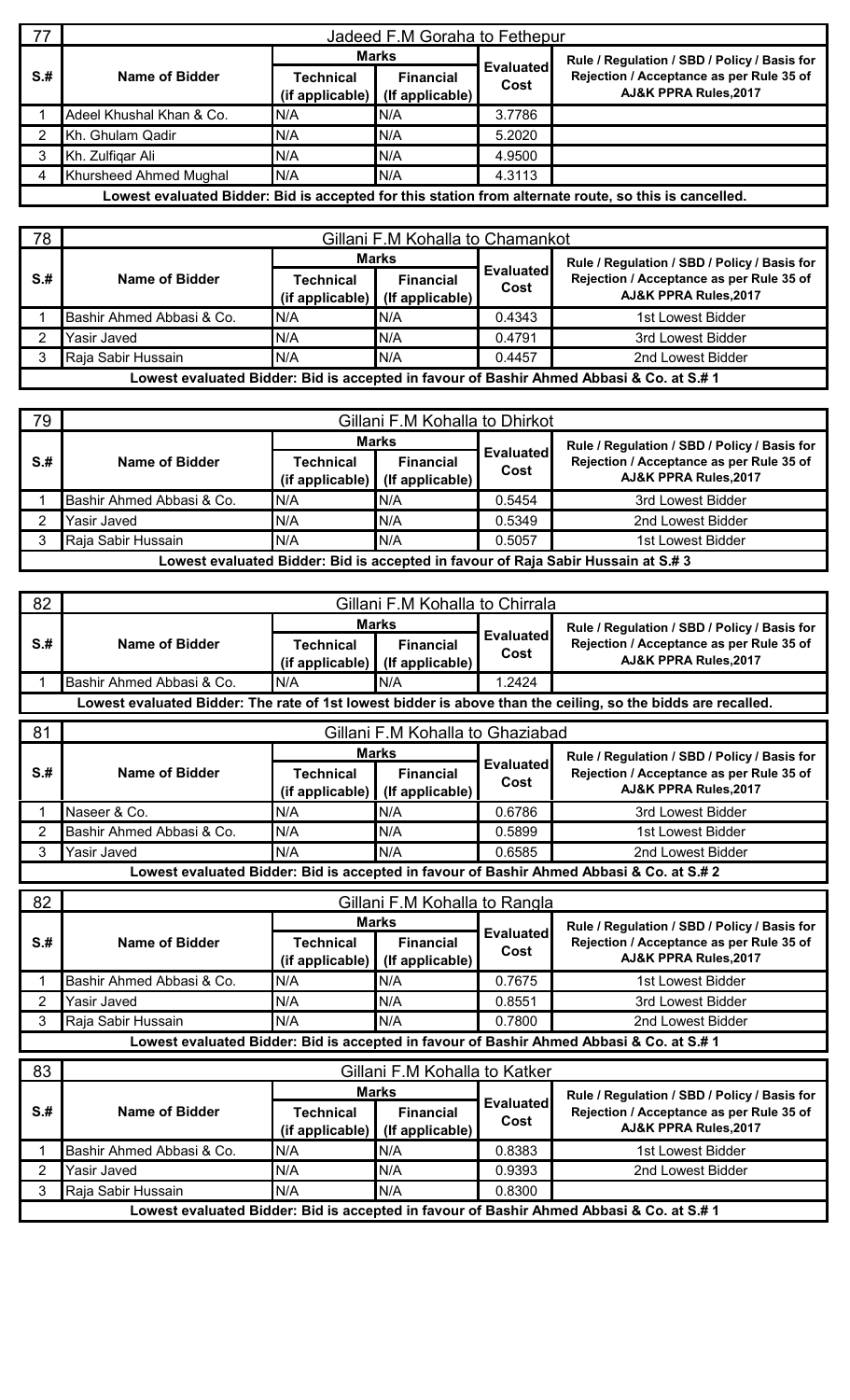| 84   | Gillani F.M Kohalla to Hari ghel |           |                                                     |                          |                                                                             |  |  |  |
|------|----------------------------------|-----------|-----------------------------------------------------|--------------------------|-----------------------------------------------------------------------------|--|--|--|
|      |                                  |           | <b>Marks</b>                                        |                          | Rule / Regulation / SBD / Policy / Basis for                                |  |  |  |
| $S+$ | Name of Bidder                   | Technical | <b>Financial</b><br>(if applicable) (If applicable) | <b>Evaluated</b><br>Cost | Rejection / Acceptance as per Rule 35 of<br>AJ&K PPRA Rules, 2017           |  |  |  |
|      | Naseer & Co.                     | N/A       | N/A                                                 | 0.6900                   | 1st Lowest Bidder                                                           |  |  |  |
|      | Bashir Ahmed Abbasi & Co.        | N/A       | N/A                                                 | 0.7275                   | 3rd Lowest Bidder                                                           |  |  |  |
|      | Yasir Javed                      | N/A       | N/A                                                 | 0.7000                   | 2nd Lowest Bidder                                                           |  |  |  |
|      |                                  |           |                                                     |                          | Lowest evaluated Bidder: Bid is accepted in favour of Naseer & Co. at S.# 1 |  |  |  |

| 85   |                           |                                                             | Gillani F.M Kohalla to Bagh         |                          |                                                                       |
|------|---------------------------|-------------------------------------------------------------|-------------------------------------|--------------------------|-----------------------------------------------------------------------|
|      |                           |                                                             | <b>Marks</b>                        |                          | Rule / Regulation / SBD / Policy / Basis                              |
| $S+$ | Name of Bidder            | Technical<br>$(i$ f applicable)                             | <b>Financial</b><br>(If applicable) | <b>Evaluated</b><br>Cost | for Rejection / Acceptance as per Rule 35<br>of AJ&K PPRA Rules, 2017 |
|      | Bashir Ahmed Abbasi & Co. |                                                             |                                     | 0.7879                   | 2nd Lowest Bidder                                                     |
|      | Yasir Javed               |                                                             |                                     | 0.7225                   | 1st Lowest Bidder                                                     |
|      |                           | Lowest evaluated Bidder: Bid is accepted in favour of S.# 2 |                                     |                          |                                                                       |

| 86   |                           |                 | Gillani F.M Kohalla to Bhirpani |                          |                                                                             |
|------|---------------------------|-----------------|---------------------------------|--------------------------|-----------------------------------------------------------------------------|
|      |                           |                 | <b>Marks</b>                    |                          | Rule / Regulation / SBD / Policy / Basis for                                |
| $S+$ | Name of Bidder            | Technical       | <b>Financial</b>                | <b>Evaluated</b><br>Cost | Rejection / Acceptance as per Rule 35 of                                    |
|      |                           | (if applicable) | (If applicable)                 |                          | AJ&K PPRA Rules, 2017                                                       |
|      | Naseer & Co.              | N/A             | N/A                             | 0.9797                   | 1st Lowest Bidder                                                           |
|      | Bashir Ahmed Abbasi & Co. | N/A             | N/A                             | 1.0485                   | 2nd Lowest Bidder                                                           |
|      |                           |                 |                                 |                          | Lowest evaluated Bidder: Bid is accepted in favour of Naseer & Co. at S.# 1 |

| 87  |                           |           | Gillani F.M Kohalla to Sudan gali                                   |                          |                                                                                                                              |
|-----|---------------------------|-----------|---------------------------------------------------------------------|--------------------------|------------------------------------------------------------------------------------------------------------------------------|
|     |                           |           | <b>Marks</b>                                                        |                          | Rule / Regulation / SBD / Policy / Basis for                                                                                 |
| S.# | Name of Bidder            | Technical | <b>Financial</b><br>(if applicable) $\vert$ (if applicable) $\vert$ | <b>Evaluated</b><br>Cost | Rejection / Acceptance as per Rule 35 of<br>AJ&K PPRA Rules, 2017                                                            |
|     | Naseer & Co.              | N/A       | IN/A                                                                | .1786                    |                                                                                                                              |
|     | Bashir Ahmed Abbasi & Co. | IN/A      | IN/A                                                                | .5353                    |                                                                                                                              |
|     |                           |           |                                                                     |                          | Lowest evaluated Bidder: The 1st lowest bidder has refused to work on his given rate, so the bidd is cancelled and recalled. |

| 88   |                           |                                 | Gillani F.M Kohalla to Chattar Kalas |                   |                                                                                                              |
|------|---------------------------|---------------------------------|--------------------------------------|-------------------|--------------------------------------------------------------------------------------------------------------|
|      |                           |                                 | <b>Marks</b>                         |                   | Rule / Regulation / SBD / Policy / Basis for                                                                 |
| $S+$ | Name of Bidder            | Technical<br>$(i$ f applicable) | <b>Financial</b><br>(If applicable)  | Evaluated<br>Cost | Rejection / Acceptance as per Rule 35 of<br>AJ&K PPRA Rules, 2017                                            |
|      | Bashir Ahmed Abbasi & Co. | N/A                             | IN/A                                 | 0.6456            |                                                                                                              |
|      | Muhammad Tasadag          | N/A                             | IN/A                                 | 0.7200            |                                                                                                              |
|      |                           |                                 |                                      |                   | Lowest evaluated Bidder: The rate of 1st lowest bidder is above than the ceiling, so the bidds are recalled. |

| 89   |                           |                                 | Gillani F.M Kohalla to Komi kot     |                          |                                                                                                              |
|------|---------------------------|---------------------------------|-------------------------------------|--------------------------|--------------------------------------------------------------------------------------------------------------|
|      |                           |                                 | <b>Marks</b>                        |                          | Rule / Regulation / SBD / Policy / Basis for                                                                 |
| $S+$ | Name of Bidder            | Technical<br>$(i$ f applicable) | <b>Financial</b><br>(If applicable) | <b>Evaluated</b><br>Cost | Rejection / Acceptance as per Rule 35 of<br><b>AJ&amp;K PPRA Rules.2017</b>                                  |
|      | Bashir Ahmed Abbasi & Co. | N/A                             | IN/A                                | 1.0199                   |                                                                                                              |
|      | Muhammad Tasadag          | IN/A                            | N/A                                 | 1.2000                   |                                                                                                              |
|      |                           |                                 |                                     |                          | Lowest evaluated Bidder: The rate of 1st lowest bidder is above than the ceiling, so the bidds are recalled. |

| 90   |                           |           | Gillani F.M Kohalla to Jhandgran                    |                          |                                                                                                              |
|------|---------------------------|-----------|-----------------------------------------------------|--------------------------|--------------------------------------------------------------------------------------------------------------|
|      |                           |           | <b>Marks</b>                                        |                          | Rule / Regulation / SBD / Policy / Basis for                                                                 |
| $S+$ | Name of Bidder            | Technical | <b>Financial</b><br>(if applicable) (If applicable) | <b>Evaluated</b><br>Cost | Rejection / Acceptance as per Rule 35 of<br>AJ&K PPRA Rules, 2017                                            |
|      | Bashir Ahmed Abbasi & Co. | IN/A      | IN/A                                                | 2.1000                   |                                                                                                              |
|      | Muhammad Tasadaq          | N/A       | IN/A                                                | 2.2000                   |                                                                                                              |
|      |                           |           |                                                     |                          | Lowest evaluated Bidder: The rate of 1st lowest bidder is above than the ceiling, so the bidds are recalled. |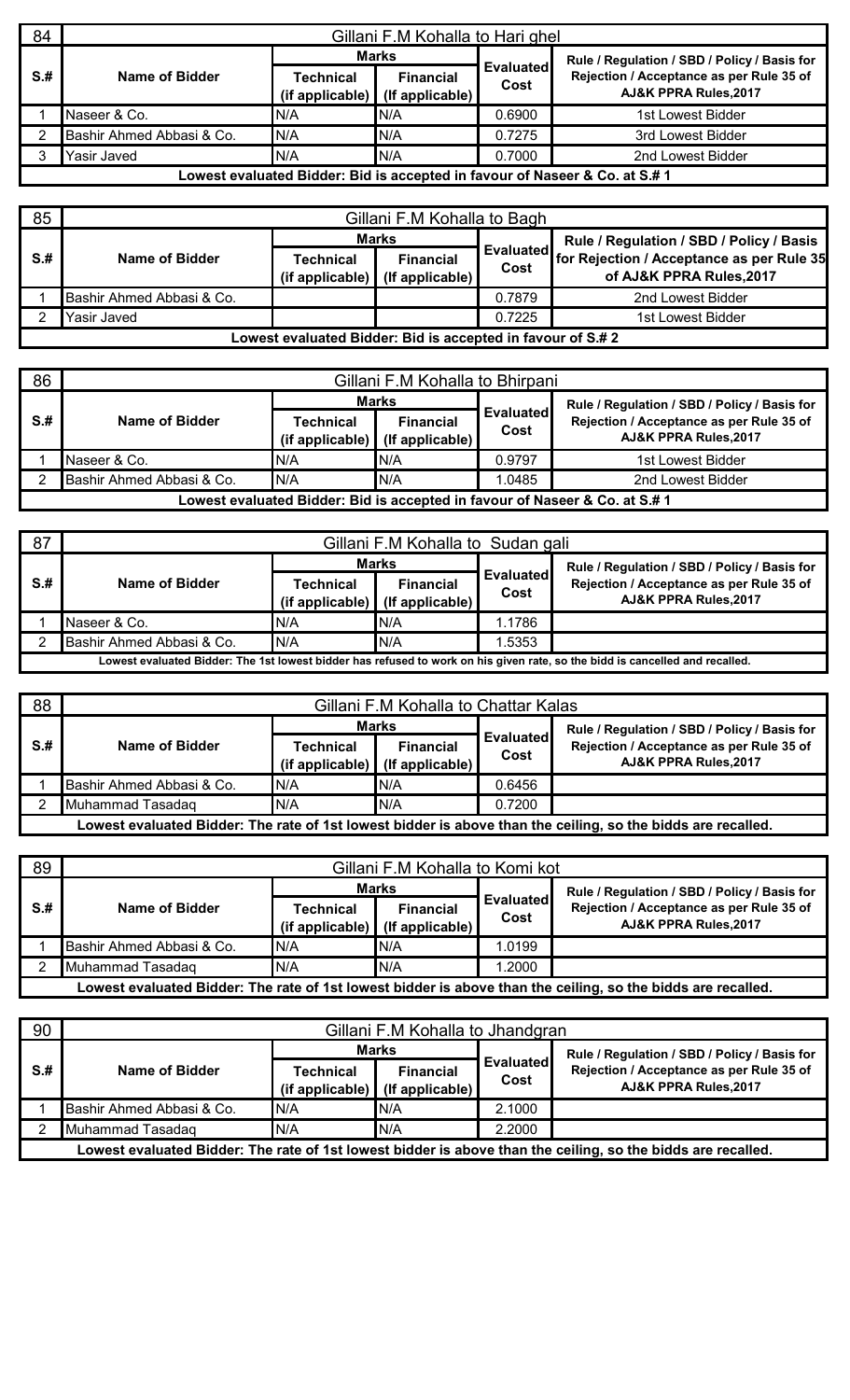| 91   |                           |           | Gillani F.M Kohalla to Danna                        |                   |                                                                                                              |
|------|---------------------------|-----------|-----------------------------------------------------|-------------------|--------------------------------------------------------------------------------------------------------------|
|      |                           |           | <b>Marks</b>                                        |                   | Rule / Regulation / SBD / Policy / Basis for                                                                 |
| $S+$ | Name of Bidder            | Technical | <b>Financial</b><br>(if applicable) (If applicable) | Evaluated<br>Cost | Rejection / Acceptance as per Rule 35 of<br>AJ&K PPRA Rules, 2017                                            |
|      | Bashir Ahmed Abbasi & Co. | N/A       | N/A                                                 | .0724             |                                                                                                              |
|      | Muhammad Tasadag          | N/A       | N/A                                                 | 1.1112            |                                                                                                              |
|      |                           |           |                                                     |                   | Lowest evaluated Bidder: The rate of 1st lowest bidder is above than the ceiling, so the bidds are recalled. |

| 92  |                           |           | Gillani F.M Kohalla to Chirrala (IF Reg. Alt)         |                          |                                                                                                              |
|-----|---------------------------|-----------|-------------------------------------------------------|--------------------------|--------------------------------------------------------------------------------------------------------------|
|     |                           |           | <b>Marks</b>                                          |                          | Rule / Regulation / SBD / Policy / Basis for                                                                 |
| S.# | Name of Bidder            | Technical | <b>Financial</b><br>$(if applicable)$ (if applicable) | <b>Evaluated</b><br>Cost | Rejection / Acceptance as per Rule 35 of<br>AJ&K PPRA Rules, 2017                                            |
|     | Bashir Ahmed Abbasi & Co. | IN/A      | IN/A                                                  | 2.4000                   |                                                                                                              |
|     |                           |           |                                                       |                          | Lowest evaluated Bidder: The rate of 1st lowest bidder is above than the ceiling, so the bidds are recalled. |

| 93  |                           |                              |                                                            |                          | Kashmir United F.M Sehala (Humak) to Neelum F.M Mzd. (If Reg.)   |
|-----|---------------------------|------------------------------|------------------------------------------------------------|--------------------------|------------------------------------------------------------------|
|     |                           |                              | <b>Marks</b>                                               |                          | Rule / Regulation / SBD / Policy / Basis for                     |
| S.# | Name of Bidder            | Technical<br>(if applicable) | <b>Financial</b><br>$(lf$ applicable)                      | <b>Evaluated</b><br>Cost | Rejection / Acceptance as per Rule 35 of AJ&K<br>PPRA Rules.2017 |
|     | Bashir Ahmed Abbasi & Co. | IN/A                         | IN/A                                                       | .8500                    | 1st Lowest Bidder                                                |
|     |                           |                              | Lowest evaluated Bidder: Bid is accepted in favour of S.#1 |                          |                                                                  |

| 94  |                           |                                                           |                                     |                          | Kashmir United F.M Sehala (Humak) to Gillani F.M Kohala (If Reg.)                                                |  |
|-----|---------------------------|-----------------------------------------------------------|-------------------------------------|--------------------------|------------------------------------------------------------------------------------------------------------------|--|
|     |                           |                                                           | <b>Marks</b>                        |                          |                                                                                                                  |  |
| S.# | Name of Bidder            | Technical<br>(if applicable)                              | <b>Financial</b><br>(If applicable) | <b>Evaluated</b><br>Cost | Rule / Regulation / SBD / Policy / Basis for<br>Rejection / Acceptance as per Rule 35 of AJ&K<br>PPRA Rules.2017 |  |
|     | Bashir Ahmed Abbasi & Co. | N/A                                                       | N/A                                 | .5500                    | 1st Lowest Bidder                                                                                                |  |
|     |                           | Lowest evaluated Bidder: Bid is accepted in favour of S.# |                                     |                          |                                                                                                                  |  |

| 95   |                          |                              |                                     |                   | Kashmir United F.M Sehala (Humak) to Poonch F.M Aria (If Reg.)                     |
|------|--------------------------|------------------------------|-------------------------------------|-------------------|------------------------------------------------------------------------------------|
|      |                          |                              | <b>Marks</b>                        |                   | Rule / Regulation / SBD / Policy / Basis for                                       |
| $S+$ | Name of Bidder           | Technical<br>(if applicable) | <b>Financial</b><br>(If applicable) | Evaluated<br>Cost | Rejection / Acceptance as per Rule 35 of AJ&K<br>PPRA Rules, 2017                  |
|      | Sarwar Khan & Co.        | N/A                          | N/A                                 | .6550             | 2nd Lowest Bidder                                                                  |
|      | Adeel Khushal Khan & Co. | N/A                          | N/A                                 | 1.6784            | 3rd Lowest Bidder                                                                  |
|      | M. Yunis Khan & Sons     | IN/A                         | N/A                                 | .6319             | 1st Lowest Bidder                                                                  |
|      | Sardar Altaf Hussain     | N/A                          | N/A                                 | .9399             |                                                                                    |
|      |                          |                              |                                     |                   | Lowest evaluated Bidder: Bid is accepted in favour of M. Yunis Khan & Sons at S.#3 |

| 96   |                          |                                     |                                              |                          | Kashmir United F.M Sehala (Humak) to Jadeed F.M Goraha (If Reg.)                                                  |
|------|--------------------------|-------------------------------------|----------------------------------------------|--------------------------|-------------------------------------------------------------------------------------------------------------------|
| $S+$ | <b>Name of Bidder</b>    | <b>Technical</b><br>(if applicable) | Marks<br><b>Financial</b><br>(If applicable) | <b>Evaluated</b><br>Cost | Rule / Regulation / SBD / Policy / Basis for<br>Rejection / Acceptance as per Rule 35 of AJ&K<br>PPRA Rules, 2017 |
|      | Sarwar Khan & Co.        | N/A                                 | N/A                                          | 1.1999                   | 1st Lowest Bidder                                                                                                 |
|      | Adeel Khushal Khan & Co. | N/A                                 | N/A                                          | 1.2499                   | 2nd Lowest Bidder                                                                                                 |
|      | Sardar Altaf Hussain     | N/A                                 | IN/A                                         | 1.2499                   | 2nd Lowest Bidder                                                                                                 |
|      |                          |                                     |                                              |                          | Lowest evaluated Bidder: Bid is accepted in favour of Sarwar Khan & Co. at S.# 1                                  |
| 97   |                          |                                     |                                              |                          | Kashmir United F.M Sehala (Humak) to Suduzai F.M Azadpatan (If Reg.)                                              |
| $S+$ |                          |                                     | Marks                                        |                          | Rule / Regulation / SBD / Policy / Basis for                                                                      |
|      | Name of Bidder           | Technical<br>(if applicable)        | <b>Financial</b><br>(If applicable)          | <b>Evaluated</b><br>Cost | Rejection / Acceptance as per Rule 35 of AJ&K<br>PPRA Rules, 2017                                                 |
|      | Sarwar Khan & Co.        | N/A                                 | N/A                                          | 0.9549                   | 1st Lowest Bidder                                                                                                 |
| 2    | Adeel Khushal Khan & Co. | N/A                                 | N/A                                          | 1.1799                   | 2nd Lowest Bidder                                                                                                 |
| 3    | Sardar Altaf Hussain     | N/A                                 | N/A                                          | 1.1879                   | 3rd Lowest Bidder                                                                                                 |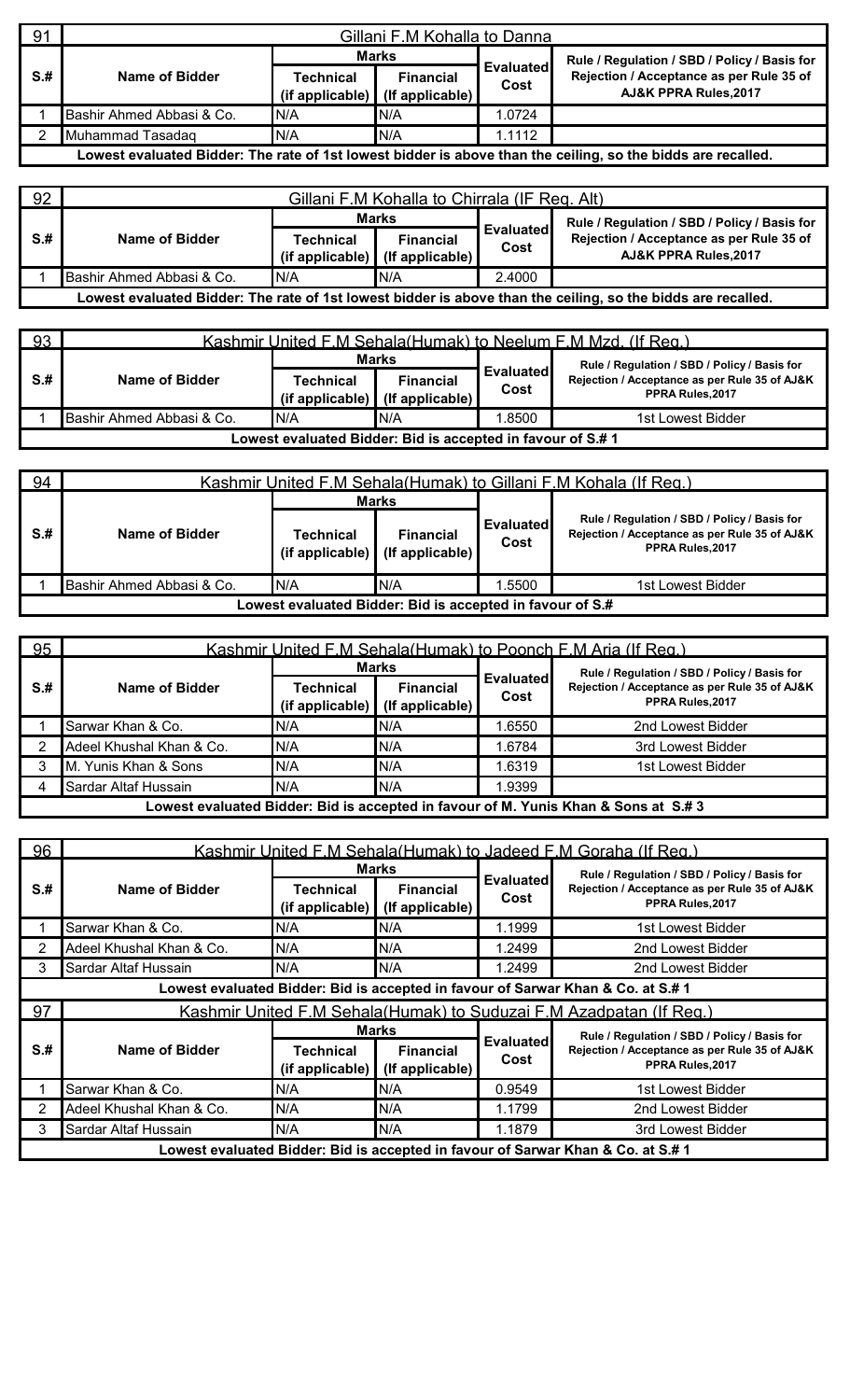| 98                                                        | Kashmir United F.M Sehala (Humak) to Itifag F.M Sensa (If Reg.) |              |                                                           |                   |                                                                  |  |
|-----------------------------------------------------------|-----------------------------------------------------------------|--------------|-----------------------------------------------------------|-------------------|------------------------------------------------------------------|--|
|                                                           |                                                                 | <b>Marks</b> |                                                           |                   | Rule / Regulation / SBD / Policy / Basis for                     |  |
| $S+$                                                      | Name of Bidder                                                  | Technical    | <b>Financial</b><br>$(i$ f applicable) $(i$ f applicable) | Evaluated<br>Cost | Rejection / Acceptance as per Rule 35 of AJ&K<br>PPRA Rules.2017 |  |
|                                                           | Anwar Brothers                                                  | IN/A         | N/A                                                       | .4786             | 1st Lowest Bidder                                                |  |
| Lowest evaluated Bidder: Bid is accepted in favour of S.# |                                                                 |              |                                                           |                   |                                                                  |  |

| 99                                                                                   | Depot Kahutta to Fethepur |                                 |                                     |                          |                                                                       |  |  |
|--------------------------------------------------------------------------------------|---------------------------|---------------------------------|-------------------------------------|--------------------------|-----------------------------------------------------------------------|--|--|
|                                                                                      | Name of Bidder            | <b>Marks</b>                    |                                     |                          | Rule / Regulation / SBD / Policy / Basis                              |  |  |
| $S+$                                                                                 |                           | Technical<br>$(i$ f applicable) | <b>Financial</b><br>(If applicable) | <b>Evaluated</b><br>Cost | for Rejection / Acceptance as per Rule 35<br>of AJ&K PPRA Rules, 2017 |  |  |
|                                                                                      | Adeel Khushal Khan & Co.  | N/A                             | N/A                                 | 1.8786                   |                                                                       |  |  |
|                                                                                      | <b>Anwar Brothers</b>     | N/A                             | N/A                                 | 1.7786                   | 3rd Lowest Bidder                                                     |  |  |
|                                                                                      | Kh. Ghulam Qadir          | N/A                             | N/A                                 | 3.1919                   |                                                                       |  |  |
|                                                                                      | Kh. Zulfigar Ali          | N/A                             | N/A                                 | 3.1010                   |                                                                       |  |  |
| 5                                                                                    | Khursheed Ahmed Mughal    | N/A                             | N/A                                 | 1.7375                   | 2nd Lowest Bidder                                                     |  |  |
| 6                                                                                    | Ch. M. Saleem & Bros.     | N/A                             | N/A                                 | 1.5010                   | 1st Lowest Bidder                                                     |  |  |
| Lowest evaluated Bidder: Bid is accepted in favour of Ch. M. Saleem & Bros. at S.# 6 |                           |                                 |                                     |                          |                                                                       |  |  |

| 100                                                                                  | Depot Kahutta to Soli  |                                     |                                     |                          |                                                                  |  |  |
|--------------------------------------------------------------------------------------|------------------------|-------------------------------------|-------------------------------------|--------------------------|------------------------------------------------------------------|--|--|
|                                                                                      | Name of Bidder         | <b>Marks</b>                        |                                     |                          | Rule / Regulation / SBD / Policy / Basis for                     |  |  |
| $S+$                                                                                 |                        | <b>Technical</b><br>(if applicable) | <b>Financial</b><br>(If applicable) | <b>Evaluated</b><br>Cost | Rejection / Acceptance as per Rule 35 of AJ&K<br>PPRA Rules.2017 |  |  |
|                                                                                      | Kh. Ghulam Qadir       | N/A                                 | N/A                                 | 3.1010                   | 3rd Lowest Bidder                                                |  |  |
|                                                                                      | Kh. Zulfigar Ali       | N/A                                 | N/A                                 | 3.1920                   |                                                                  |  |  |
|                                                                                      | Khursheed Ahmed Mughal | N/A                                 | N/A                                 | .4849                    | 2nd Lowest Bidder                                                |  |  |
|                                                                                      | Ch. M. Saleem & Bros.  | N/A                                 | N/A                                 | .3313                    | 1st Lowest Bidder                                                |  |  |
| Lowest evaluated Bidder: Bid is accepted in favour of Ch. M. Saleem & Bros. at S.# 4 |                        |                                     |                                     |                          |                                                                  |  |  |

| 101  | Depot Kahutta to Kalamula/ Brachar |                              |                                     |                          |                                                                                   |  |
|------|------------------------------------|------------------------------|-------------------------------------|--------------------------|-----------------------------------------------------------------------------------|--|
|      | Name of Bidder                     | <b>Marks</b>                 |                                     |                          | Rule / Regulation / SBD / Policy / Basis for                                      |  |
| $S+$ |                                    | Technical<br>(if applicable) | <b>Financial</b><br>(If applicable) | <b>Evaluated</b><br>Cost | Rejection / Acceptance as per Rule 35 of AJ&K<br>PPRA Rules.2017                  |  |
|      | Muhammad Mushtaq                   | IN/A                         | N/A                                 | 2.0649                   | 3rd Lowest Bidder                                                                 |  |
|      | Kh. Ghulam Qadir                   | N/A                          | N/A                                 | 3.7988                   |                                                                                   |  |
|      | Kh. Zulfigar Ali                   | N/A                          | N/A                                 | 3.7500                   |                                                                                   |  |
|      | Khursheed Ahmed Mughal             | N/A                          | N/A                                 | 2.9500                   |                                                                                   |  |
|      | Mirza Ashaq Kaleem                 | N/A                          | N/A                                 | 1.4711                   | 1st Lowest Bidder                                                                 |  |
| 6    | Ch. M. Saleem & Bros.              | N/A                          | N/A                                 | .9099                    | 2nd Lowest Bidder                                                                 |  |
|      |                                    |                              |                                     |                          | Lowest evaluated Bidder: Bid is accepted in favour of Mirza Ashaq Kaleem at S.# 5 |  |

| 102  | Depot Keller to Hillan |                              |                                     |                          |                                                                                   |  |  |
|------|------------------------|------------------------------|-------------------------------------|--------------------------|-----------------------------------------------------------------------------------|--|--|
|      | Name of Bidder         |                              | <b>Marks</b>                        |                          | Rule / Regulation / SBD / Policy / Basis for                                      |  |  |
| $S+$ |                        | Technical<br>(if applicable) | <b>Financial</b><br>(If applicable) | <b>Evaluated</b><br>Cost | Rejection / Acceptance as per Rule 35 of AJ&K<br>PPRA Rules, 2017                 |  |  |
|      | Muhammad Mushtaq       | N/A                          | N/A                                 | .5919                    | 3rd Lowest Bidder                                                                 |  |  |
|      | Kh. Ghulam Qadir       | N/A                          | N/A                                 | 3.8180                   |                                                                                   |  |  |
|      | Kh. Zulfigar Ali       | N/A                          | N/A                                 | 3.7700                   |                                                                                   |  |  |
|      | Khursheed Ahmed Mughal | N/A                          | N/A                                 | .8600                    |                                                                                   |  |  |
|      | Mirza Ashaq Kaleem     | N/A                          | N/A                                 | .3399                    | 1st Lowest Bidder                                                                 |  |  |
| 6    | Ch. M. Saleem & Bros.  | N/A                          | N/A                                 | .4913                    | 2nd Lowest Bidder                                                                 |  |  |
|      |                        |                              |                                     |                          | Lowest evaluated Bidder: Bid is accepted in favour of Mirza Ashaq Kaleem at S.# 5 |  |  |